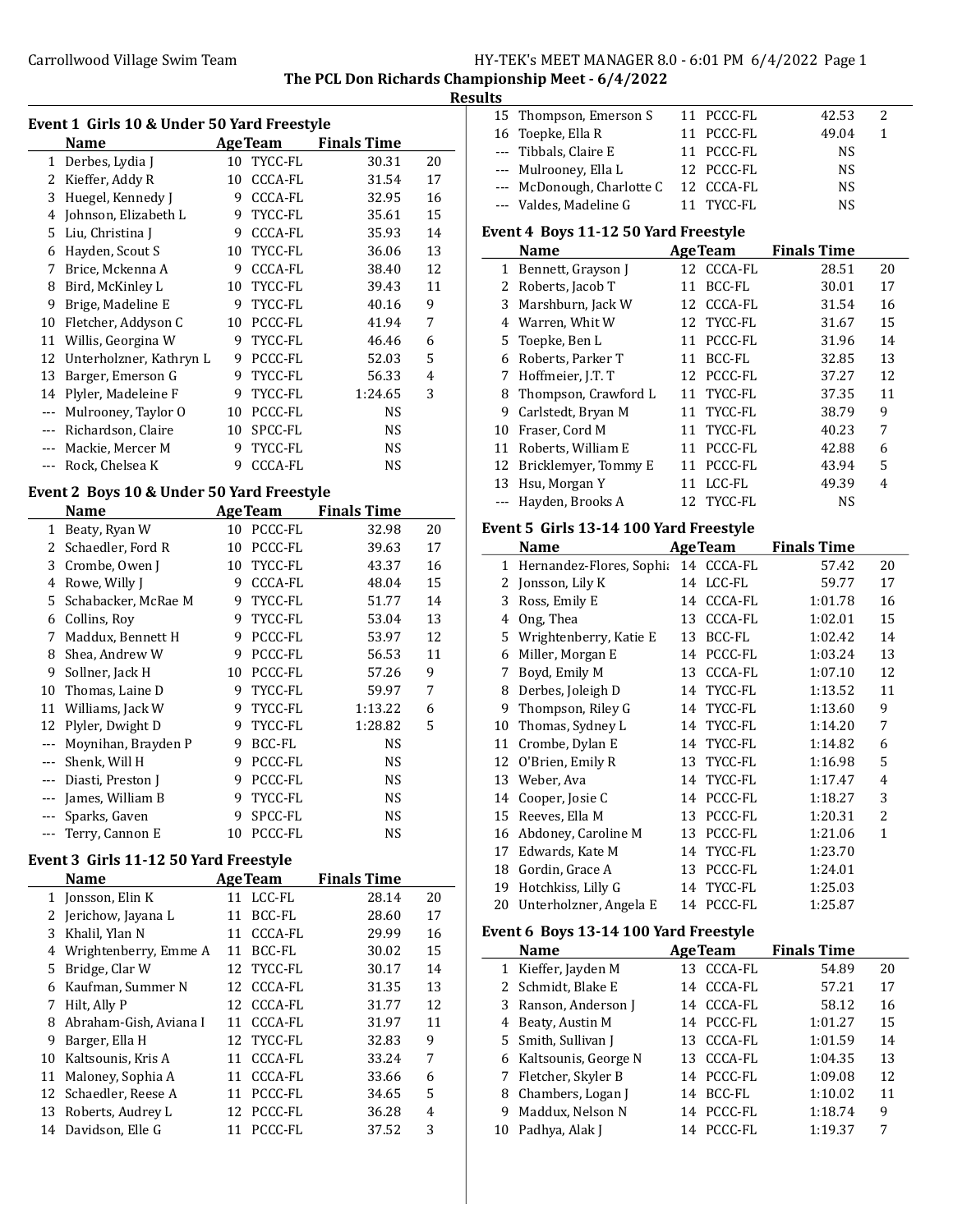| HY-TEK's MEET MANAGER 8.0 - 6:01 PM 6/4/2022 Page 2 |  |  |
|-----------------------------------------------------|--|--|
|-----------------------------------------------------|--|--|

The PCL Don Richards Championship Meet - 6/4/2022

|--|

| (Event 6 Boys 13-14 100 Yard Freestyle) |                                             |    |                 |                    |    |
|-----------------------------------------|---------------------------------------------|----|-----------------|--------------------|----|
|                                         | Name                                        |    | <b>AgeTeam</b>  | <b>Finals Time</b> |    |
|                                         | --- Bennett, David A                        |    | 13 BCC-FL       | <b>NS</b>          |    |
|                                         | --- Bartolomeo, Emil H                      | 13 | <b>CCCA-FL</b>  | <b>NS</b>          |    |
|                                         | --- Sparks, Aiden                           | 13 | SPCC-FL         | <b>NS</b>          |    |
|                                         | Event 7 Girls 15-18 100 Yard Freestyle      |    |                 |                    |    |
|                                         | Name                                        |    | <b>Age Team</b> | <b>Finals Time</b> |    |
|                                         | 1 Petitt, Kate E                            |    | 17 TYCC-FL      | 56.18              | 20 |
|                                         | 2 McDonough, Elizabeth M                    |    | 15 CCCA-FL      | 57.11              | 17 |
|                                         | 3 Maddux, Libby E                           |    | 15 PCCC-FL      | 58.62              | 16 |
|                                         | 4 Steely, Ava M                             |    | 15 PCCC-FL      | 1:33.24            | 15 |
|                                         | Event 8 Boys 15-18 100 Yard Freestyle       |    |                 |                    |    |
|                                         | <b>Name</b>                                 |    | <b>AgeTeam</b>  | <b>Finals Time</b> |    |
|                                         | 1 Piccarreto, Cole C                        |    | 18 BCC-FL       | 50.24              | 20 |
|                                         | 2 Maloney, Liam C                           |    | 16 CCCA-FL      | 54.88              | 17 |
|                                         | 3 Diasti, Neil                              |    | 16 PCCC-FL      | 57.70              | 16 |
|                                         | 4 Walker, Danny L                           |    | 16 LCC-FL       | 1:13.88            | 15 |
| ---                                     | Thomas, Liam W                              |    | 16 TYCC-FL      | DQ                 |    |
|                                         | Did not finish                              |    |                 |                    |    |
|                                         | Bartolomeo, Oliver B                        |    | 15 CCCA-FL      | NS                 |    |
|                                         | Event 9 Girls 10 & Under 50 Yard Backstroke |    |                 |                    |    |
|                                         | <b>Name</b>                                 |    | <b>Age Team</b> | <b>Finals Time</b> |    |
| 1                                       | Angelillis, Willa N                         | 10 | CCCA-FL         | 37.81              | 20 |
|                                         | 2 Huegel, Kennedy J                         |    | 9 CCCA-FL       | 42.98              | 17 |
|                                         | 3 Bird, McKinley L                          |    | 10 TYCC-FL      | 45.05              | 16 |
|                                         | 4 Liu, Christina J                          |    | 9 CCCA-FL       | 45.57              | 15 |
| 5                                       | Johnson, Elizabeth L                        |    | 9 TYCC-FL       | 47.11              | 14 |
|                                         | 6 Brige, Madeline E                         |    | 9 TYCC-FL       | 50.36              | 13 |
| 7                                       | Willis, Georgina W                          |    | 9 TYCC-FL       | 54.34              | 12 |
| 8                                       | Unterholzner, Kathryn L                     |    | 9 PCCC-FL       | 54.87              | 11 |
| 9                                       | Fletcher, Addyson C                         |    | 10 PCCC-FL      | 56.45              | 9  |
|                                         | 10 Barger, Emerson G                        |    | 9 TYCC-FL       | 1:05.12            | 7  |
|                                         | --- Mulrooney, Taylor O                     |    | 10 PCCC-FL      | <b>NS</b>          |    |
|                                         | --- Richardson, Claire                      |    | 10 SPCC-FL      | <b>NS</b>          |    |
|                                         | --- Mackie, Mercer M                        | 9  | TYCC-FL         | <b>NS</b>          |    |
|                                         | --- Rock, Chelsea K                         | 9  | <b>CCCA-FL</b>  | <b>NS</b>          |    |
|                                         | Event 10 Boys 10 & Under 50 Yard Backstroke |    |                 |                    |    |
|                                         | <b>Name</b>                                 |    | <b>AgeTeam</b>  | <b>Finals Time</b> |    |
| $\mathbf{1}$                            | Clark II, Jeffrey R                         | 10 | PCCC-FL         | 44.72              | 20 |
| 2                                       | Hyslop, Cooper J                            | 9  | CCCA-FL         | 49.60              | 17 |
| 3                                       | Crombe, Owen J                              | 10 | TYCC-FL         | 50.23              | 16 |
| 4                                       | Collins, Roy                                | 9  | TYCC-FL         | 58.62              | 15 |
| 5                                       | Schabacker, McRae M                         | 9  | TYCC-FL         | 59.06              | 14 |
| 6                                       | Shea, Andrew W                              | 9  | PCCC-FL         | 59.25              | 13 |
| 7                                       | Rowe, Willy J                               | 9  | CCCA-FL         | 1:00.29            | 12 |
| 8                                       | Sollner, Jack H                             | 10 | PCCC-FL         | 1:06.37            | 11 |
| 9                                       | Thomas, Laine D                             | 9  | TYCC-FL         | 1:09.66            | 9  |
|                                         | Williams, Jack W                            | 9  | TYCC-FL         | DQ                 |    |
|                                         | Moynihan, Brayden P                         | 9  | BCC-FL          | NS                 |    |
| ---                                     | James, William B                            | 9  | TYCC-FL         | NS                 |    |
|                                         | Diasti, Preston J                           | 9  | PCCC-FL         | NS                 |    |
|                                         | Shenk, Will H                               | 9  | PCCC-FL         | NS                 |    |
|                                         | Terry, Cannon E                             | 10 | PCCC-FL         | NS                 |    |

| Event 11  Girls 11-12 50 Yard Backstroke |                            |                |                    |    |  |  |
|------------------------------------------|----------------------------|----------------|--------------------|----|--|--|
|                                          | <b>Name</b>                | <b>AgeTeam</b> | <b>Finals Time</b> |    |  |  |
|                                          | 1 Jonsson, Elin K          | 11 LCC-FL      | 33.55              | 20 |  |  |
|                                          | 2 Milazzo, Emmy L          | 11 TYCC-FL     | 36.63              | 17 |  |  |
|                                          | 3 Hudson, Alice C          | 11 CCCA-FL     | 47.81              | 16 |  |  |
|                                          | 4 Thompson, Emerson S      | 11 PCCC-FL     | 49.12              | 15 |  |  |
|                                          | --- Kaufman, Summer N      | 12 CCCA-FL     | <b>NS</b>          |    |  |  |
|                                          | --- Tibbals, Claire E      | 11 PCCC-FL     | <b>NS</b>          |    |  |  |
|                                          | --- Valdes, Madeline G     | 11 TYCC-FL     | <b>NS</b>          |    |  |  |
|                                          | --- McDonough, Charlotte C | 12 CCCA-FL     | NS.                |    |  |  |

## Event 12 Boys 11-12 50 Yard Backstroke

| <b>Name</b>            | <b>AgeTeam</b> | <b>Finals Time</b> |    |
|------------------------|----------------|--------------------|----|
| 1 Sampson, Henry J     | 12 CCCA-FL     | 31.45              | 20 |
| 2 Toepke, Ben L        | PCCC-FL<br>11  | 38.32              | 17 |
| 3 Roberts, Parker T    | 11 BCC-FL      | 39.57              | 16 |
| 4 Warren, Whit W       | 12 TYCC-FL     | 39.99              | 15 |
| 5 Carlstedt, Bryan M   | 11 TYCC-FL     | 46.72              | 14 |
| 6 Roberts, William E   | 11 PCCC-FL     | 50.11              | 13 |
| 7 Fraser, Cord M       | 11 TYCC-FL     | 51.72              | 12 |
| 8 Bricklemyer, Tommy E | 11 PCCC-FL     | 52.45              | 11 |
| --- Hayden, Brooks A   | 12 TYCC-FL     | NS                 |    |

### Event 13 Girls 13-14 100 Yard Backstroke

| <b>Name</b> |                           | <b>AgeTeam</b>       | <b>Finals Time</b> |    |
|-------------|---------------------------|----------------------|--------------------|----|
| 1           | Kozlowski, Kenna A        | <b>CCCA-FL</b><br>13 | 1:07.25            | 20 |
| 2           | Miller, Morgan E          | PCCC-FL<br>14        | 1:11.50            | 17 |
| 3           | McGucken, Caroline E      | TYCC-FL<br>13        | 1:17.44            | 16 |
| 4           | Mueller, Ellie A          | TYCC-FL<br>14        | 1:17.46            | 15 |
|             | 5 Lynch, Hayes M          | 13 TYCC-FL           | 1:25.96            | 14 |
| 6           | Thomas, Sydney L          | TYCC-FL<br>14        | 1:27.44            | 13 |
| 7           | Crombe, Dylan E           | TYCC-FL<br>14        | 1:29.85            | 12 |
| 8           | Weed, Annabelle C         | 13 TYCC-FL           | 1:33.79            | 11 |
| 9           | Derbes, Joleigh D         | TYCC-FL<br>14        | 1:34.43            | 9  |
| 10          | Weber, Ava                | 14 TYCC-FL           | 1:36.55            | 7  |
| 11          | DeMarcay, Mia R           | TYCC-FL<br>14        | 1:38.24            | 6  |
| 12          | Hotchkiss, Lilly G        | TYCC-FL<br>14        | 1:38.48            | 5  |
| 13          | Banull, Libby             | CCCA-FL<br>13        | 1:39.50            | 4  |
| 14          | Reeves, Ella M            | PCCC-FL<br>13        | 1:47.80            | 3  |
|             | 15 Unterholzner, Angela E | PCCC-FL<br>14        | 1:53.94            | 2  |

### Event 14 Boys 13-14 100 Yard Backstroke

| <b>Name</b>          | <b>AgeTeam</b> | <b>Finals Time</b> |    |
|----------------------|----------------|--------------------|----|
| 1 Angelillis, Nels M | 13 CCCA-FL     | 1:03.47            | 20 |
| 2 Ranson, Anderson J | 14 CCCA-FL     | 1:04.70            | 17 |
| 3 Smith, Sullivan J  | 13 CCCA-FL     | 1:12.03            | 16 |
| 4 Padhya, Alak J     | 14 PCCC-FL     | 1:49.54            | 15 |
| --- Sparks, Aiden    | 13 SPCC-FL     | <b>NS</b>          |    |
| --- Bennett, David A | 13 BCC-FL      | <b>NS</b>          |    |

### Event 15 Girls 15-18 100 Yard Backstroke

| <b>Name</b>              | <b>AgeTeam</b> | <b>Finals Time</b> |    |
|--------------------------|----------------|--------------------|----|
| 1 McDonough, Elizabeth M | 15 CCCA-FL     | 1:07.66            | 20 |
| 2 Maddux, Libby E        | 15 PCCC-FL     | 1:11.36            | 17 |
| 3 Hudson, Campbell M     | 16 CCCA-FL     | 1:16.18            | 16 |
| 4 Hoffmeier, Jade M      | 15 PCCC-FL     | 1:18.00            | 15 |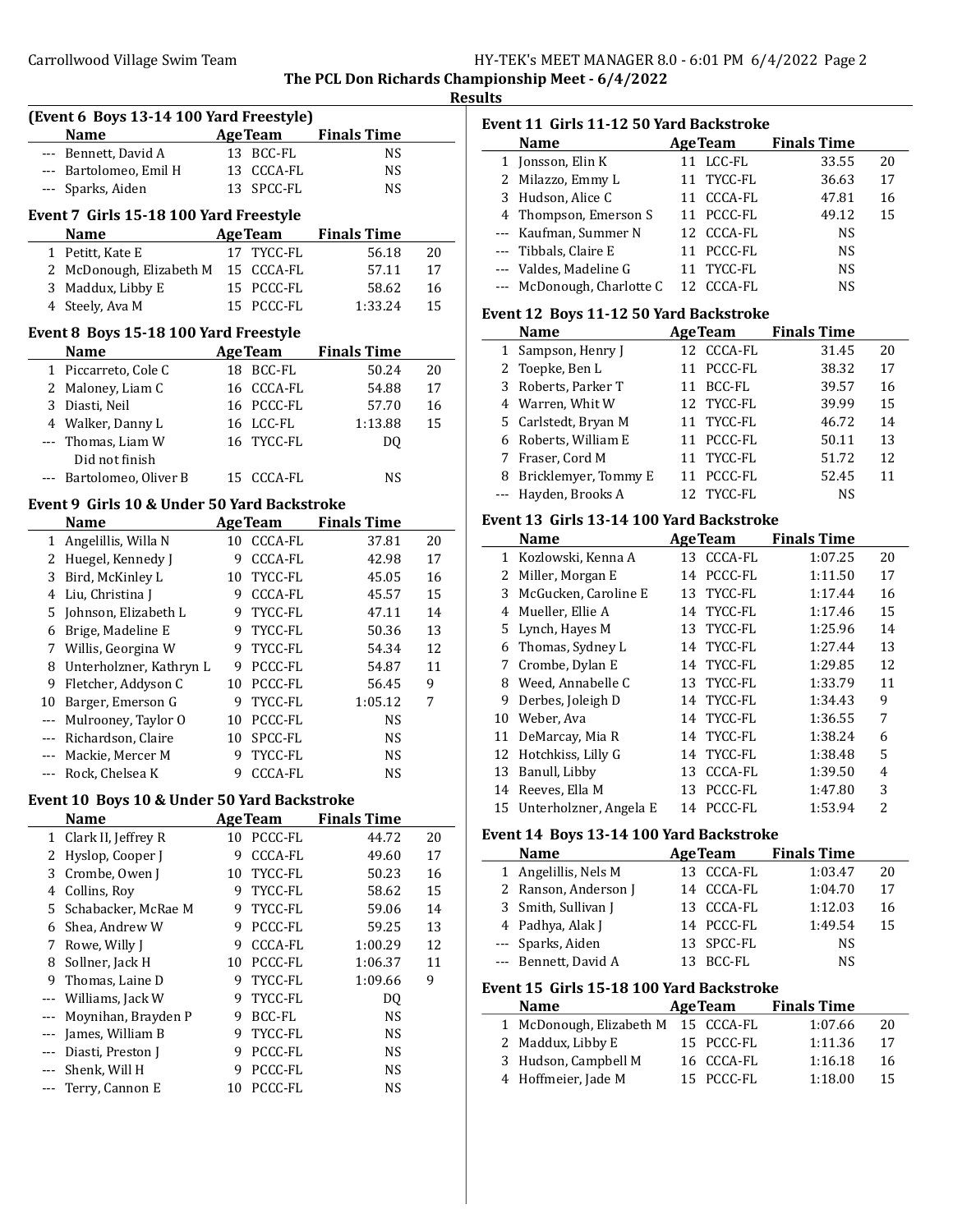Event 16 Boys 15-18 100 Yard Backstroke

### Carrollwood Village Swim Team  $HY-TEK'$ s MEET MANAGER 8.0 - 6:01 PM 6/4/2022 Page 3

The PCL Don Richards Championship Meet - 6/4/2022 Results

 $\overline{a}$ 

 $\overline{a}$ 

 $\overline{a}$ 

## Name Age Team Finals Time 1 Strickland, Aidan X 16 CCCA-FL 1:05.55 20 --- Diasti, Neil 16 PCCC-FL DQ --- Walker, Danny L 16 LCC-FL DO --- Thomas, Liam W 16 TYCC-FL DQ Event 17 Girls 10 & Under 100 Yard IM Name Age Team Finals Time 1 Kieffer, Addy R 10 CCCA-FL 1:20.59 20 2 Angelillis, Willa N 10 CCCA-FL 1:21.84 17 3 Brice, Mckenna A 9 CCCA-FL 1:35.52 16 --- Hayden, Scout S 10 TYCC-FL DO Event 18 Boys 10 & Under 100 Yard IM Name **Age Team** Finals Time 1 Beaty, Ryan W 10 PCCC-FL 1:27.76 20 2 Crombe, Owen J 10 TYCC-FL 1:59.94 17 3 Maddux, Bennett H 9 PCCC-FL 2:13.95 16 --- Hyslop, Cooper J 9 CCCA-FL DQ Non-simultaneous arms - fly Event 19 Girls 11-12 100 Yard IM Name Age Team Finals Time 1 Jonsson, Elin K 11 LCC-FL 1:13.83 20 2 Khalil, Ylan N 11 CCCA-FL 1:16.41 17 3 Wrightenberry, Emme A 11 BCC-FL 1:18.20 16 4 1:22.58 15 Abraham-Gish, Aviana I 11 CCCA-FL 5 Milazzo, Emmy L 11 TYCC-FL 1:23.31 14 6 1:23.50 13 Bridge, Clar W 12 TYCC-FL 7 Hilt, Ally P 12 CCCA-FL 1:25.25 12 8 Maloney, Sophia A 11 CCCA-FL 1:25.81 11 9 Barger, Ella H 12 TYCC-FL 1:26.83 9 10 Hudson, Alice C 11 CCCA-FL 1:42.44 7 Event 20 Boys 11-12 100 Yard IM Name Age Team Finals Time 1 Nock, Victor J 12 CCCA-FL 1:04.64 20 2 Bennett, Grayson J 12 CCCA-FL 1:10.05 17 3 Roberts, Jacob T 11 BCC-FL 1:17.45 16 4 Marshburn, Jack W 12 CCCA-FL 1:25.16 15 5 Fowler, Collins B 11 PCCC-FL 1:31.57 14 6 1:38.71 13 Thompson, Crawford L 11 TYCC-FL --- Warren, Whit W 12 TYCC-FL DQ Hands brought beyond the hipline during stroke - breast Event 21 Girls 13-14 200 Yard IM Name Age Team Finals Time 1 Hernandez-Flores, Sophia 14 CCCA-FL 2:21.62 20 2 Ong, Thea 13 CCCA-FL 2:28.22 17 3 Jonsson, Lily K 14 LCC-FL 2:28.42 16 4 2:29.42 15 Ross, Emily E 14 CCCA-FL 5 2:39.76 14 McGucken, Caroline E 13 TYCC-FL 6 2:39.90 13 Bartling, Alexa G 13 CCCA-FL 7 2:40.01 12 Wrightenberry, Katie E 13 BCC-FL 8 Boyd, Emily M 13 CCCA-FL 2:54.72 11 9 Cooper, Julia C 14 PCCC-FL 3:04.59 9 --- Abdoney, Caroline M 13 PCCC-FL DQ Delay initiating turn after past vertical - back

|              | --- Kozlowski, Kenna A                              | 13 CCCA-FL           | DQ                          |    |
|--------------|-----------------------------------------------------|----------------------|-----------------------------|----|
|              | Delay initiating turn after past vertical - back    |                      |                             |    |
|              | --- Mosely, Callie K                                | 14 PCCC-FL           | <b>NS</b>                   |    |
|              | <b>Event 22 Boys 13-14 200 Yard IM</b>              |                      |                             |    |
|              | <b>Name</b>                                         |                      | AgeTeam Finals Time         |    |
| 1            | Kieffer, Jayden M                                   | 13 CCCA-FL           | 2:20.35                     | 20 |
|              | 2 Beaty, Austin M                                   | 14 PCCC-FL           | 2:37.47                     | 17 |
|              | 3 Fowler, Jackson I                                 | 14 PCCC-FL           | 2:57.11                     | 16 |
|              | 4 Fletcher, Skyler B                                | 14 PCCC-FL           | 3:04.70                     | 15 |
|              | --- Bartolomeo, Emil H                              | 13 CCCA-FL           | <b>NS</b>                   |    |
|              | Event 23  Girls 15-18 200 Yard IM                   |                      |                             |    |
|              | <b>Name</b>                                         |                      | <b>AgeTeam</b> Finals Time  |    |
|              | 1 Petitt, Kate E                                    | 17 TYCC-FL           | 2:18.05                     | 20 |
|              | 2 Hoffmeier, Jade M                                 | 15 PCCC-FL           | 2:43.35                     | 17 |
|              | 3 Hudson, Campbell M                                | 16 CCCA-FL           | 2:48.32                     | 16 |
|              | --- Weed, Caroline V                                | 15 TYCC-FL           | DQ                          |    |
|              | Shoulders past vertical toward breast - back        |                      |                             |    |
|              |                                                     |                      |                             |    |
|              | <b>Event 24 Boys 15-18 200 Yard IM</b>              |                      |                             |    |
|              | <b>Name</b>                                         | <b>AgeTeam</b>       | <b>Finals Time</b>          |    |
|              | 1 Fentsor, Nathaniel S                              | 15 CCCA-FL           | 2:15.12                     | 20 |
|              | 2 Maloney, Liam C                                   | 16 CCCA-FL           | 2:15.36                     | 17 |
|              | 3 Strickland, Aidan X                               | 16 CCCA-FL           | 2:22.42                     | 16 |
|              | --- Bartolomeo, Oliver B                            | 15 CCCA-FL           | NS                          |    |
|              | Event 25 Girls 10 & Under 200 Yard Freestyle Relay  |                      |                             |    |
|              | <b>Team</b>                                         |                      | Relay Finals Time           |    |
|              | 1 CCCA-FL                                           | A                    | 2:17.24                     | 40 |
|              | 1) Angelillis, Willa N 10                           |                      | 2) Huegel, Kennedy J 9      |    |
|              | 3) Brice, Mckenna A 9                               |                      | 4) Kieffer, Addy R 10       |    |
| 2            | TYCC-FL                                             | A                    | 2:18.35                     | 34 |
|              | 1) Johnson, Elizabeth L 9                           |                      | 2) Hayden, Scout S 10       |    |
|              | 3) Bird, McKinley L 10                              |                      | 4) Derbes, Lydia J 10       |    |
|              | Event 26 Boys 10 & Under 200 Yard Freestyle Relay   |                      |                             |    |
|              | Team                                                |                      | Relay Finals Time           |    |
| $\mathbf{1}$ | PCCC-FL                                             | A                    | 2:36.90                     | 40 |
|              | 1) Clark II, Jeffrey R 10                           |                      | 2) Schaedler, Ford R 10     |    |
|              | 3) Maddux, Bennett H 9                              |                      | 4) Beaty, Ryan W 10         |    |
| 2            | TYCC-FL                                             | A                    | 3:25.76                     | 34 |
|              | 1) Schabacker, McRae M 9                            |                      | 2) Thomas, Laine D 9        |    |
|              | 3) Collins, Roy 9                                   |                      | 4) Crombe, Owen J 10        |    |
|              | Event 27  Mixed 10 & Under 200 Yard Freestyle Relay |                      |                             |    |
|              | <b>Team</b>                                         | <b>Relay</b>         | <b>Finals Time</b>          |    |
| 1            | PCCC-FL                                             | A                    | 3:31.15                     | 40 |
|              | 1) Fletcher, Addyson C W10                          |                      | 2) Unterholzner, Kathryn LW |    |
|              | 3) Shea, Andrew W M9                                |                      | 4) Sollner, Jack H M10      |    |
| ---          | <b>CCCA-FL</b>                                      | A                    | NS                          |    |
|              | Event 28  Girls 11-12 200 Yard Freestyle Relay      |                      |                             |    |
|              | Team                                                | <b>Relay</b>         | <b>Finals Time</b>          |    |
| 1            | <b>CCCA-FL</b>                                      | A                    | 2:04.78                     | 40 |
|              | 1) Maloney, Sophia A 11                             | 2) Hilt, Ally P 12   |                             |    |
|              | 3) Kaufman, Summer N 12                             | 4) Khalil, Ylan N 11 |                             |    |
|              | PCCC-FL                                             | A                    | NS                          |    |
|              | 1) Schaedler, Reese A 11                            |                      | 2) Mulrooney, Ella L 12     |    |
|              | 3) Roberts, Audrey L 12                             |                      | 4) Tibbals, Claire E 11     |    |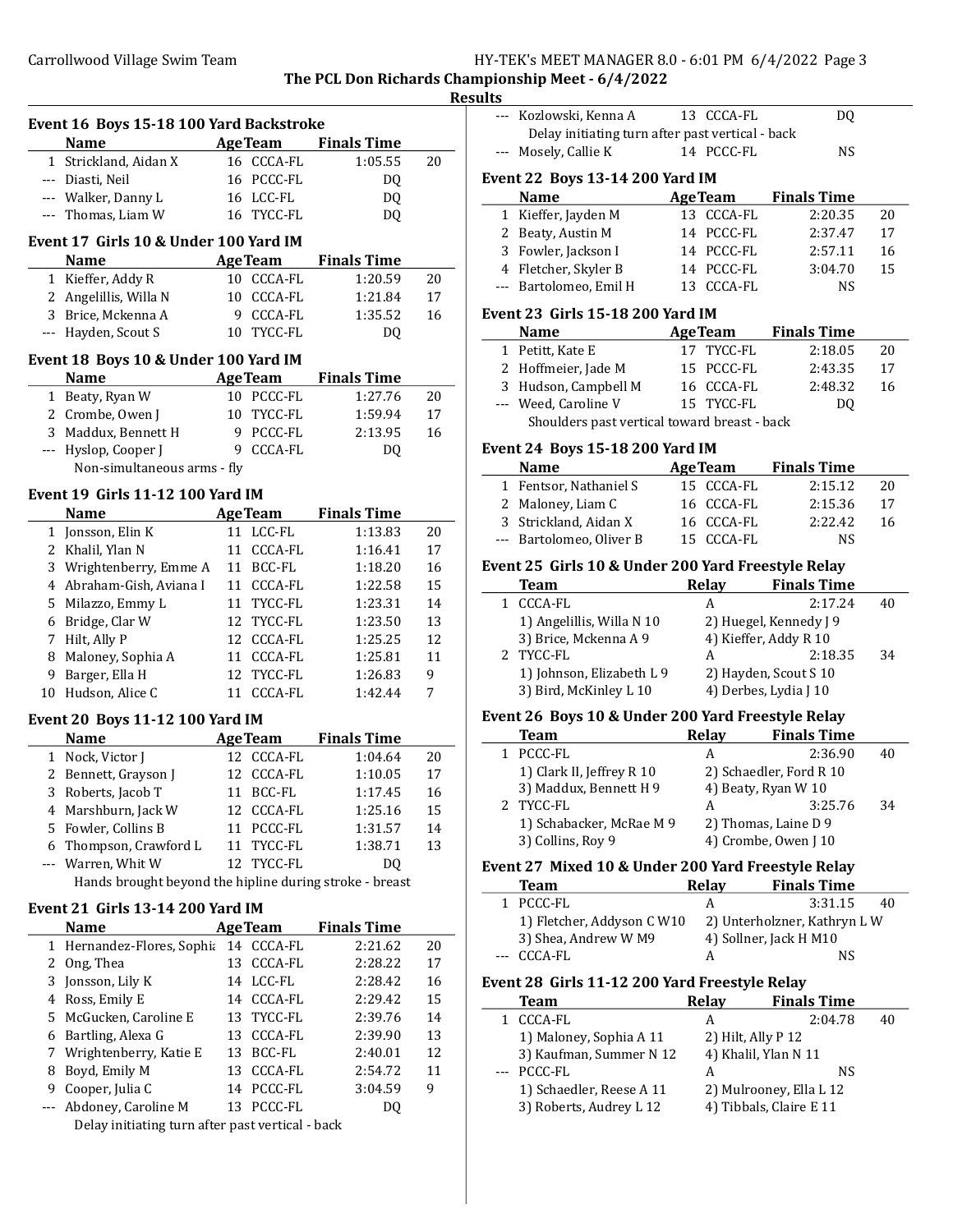# Carrollwood Village Swim Team Team Function States of HY-TEK's MEET MANAGER 8.0 - 6:01 PM 6/4/2022 Page 4

The PCL Don Richards Championship Meet - 6/4/2022 Results

| (Event 28 Girls 11-12 200 Yard Freestyle Relay) |       |                       |  |
|-------------------------------------------------|-------|-----------------------|--|
| <b>Team</b>                                     | Relay | <b>Finals Time</b>    |  |
| --- TYCC-FL                                     | А     | NS                    |  |
| 1) Barger, Ella H 12                            |       | 2) Milazzo, Emmy L 11 |  |
| 3) Valdes, Madeline G 11                        |       | 4) Bridge, Clar W 12  |  |

# Event 29 Boys 11-12 200 Yard Freestyle Relay

| <b>Team</b>              | Relay | <b>Finals Time</b>         |    |
|--------------------------|-------|----------------------------|----|
| CCCA-FL                  | А     | 1:52.52                    | 40 |
| 1) Sampson, Henry J 12   |       | 2) Bennett, Grayson J 12   |    |
| 3) Marshburn, Jack W 12  |       | 4) Nock, Victor J 12       |    |
| 2 TYCC-FL                | А     | 2:24.89                    | 34 |
| 1) Fraser, Cord M 11     |       | 2) Thompson, Crawford L 11 |    |
| 3) Carlstedt, Bryan M 11 |       | 4) Warren, Whit W 12       |    |
| PCCC-FL                  | А     | 2:26.49                    | 32 |
| 1) Fowler, Collins B 11  |       | 2) Hoffmeier, J.T. T 12    |    |
| 3) Roberts, William E 11 |       | 4) Toepke, Ben L 11        |    |

### Event 30 Mixed 11-12 200 Yard Freestyle Relay

 $\overline{a}$ 

| Team                                               | <b>Relay</b> | <b>Finals Time</b>          |    |
|----------------------------------------------------|--------------|-----------------------------|----|
| BCC-FL                                             |              | 2:03.04                     | 40 |
| 1) Wrightenberry, Emme A W 2) Roberts, Jacob T M11 |              |                             |    |
| 3) Jerichow, Jayana L W11                          |              | 4) Roberts, Parker T M11    |    |
| 2 PCCC-FL                                          | А            | 2:31.76                     | 34 |
| 1) Roberts, Audrey L W12                           |              | 2) Bricklemyer, Tommy E M11 |    |
| 3) Schaedler, Reese A W11                          |              | 4) Davidson, Elle G W11     |    |

#### Event 31 Girls 13-14 200 Yard Freestyle Relay

| Team                       | Relay | <b>Finals Time</b>            |    |
|----------------------------|-------|-------------------------------|----|
| <b>CCCA-FL</b>             | А     | 1:52.79                       | 40 |
| 1) Ong, Thea 13            |       | 2) Bartling, Alexa G 13       |    |
| 3) Ross, Emily E 14        |       | 4) Hernandez-Flores, Sophia ( |    |
| 2 TYCC-FL                  | А     | 2:03.89                       | 34 |
| 1) McGucken, Caroline E 13 |       | 2) Crombe, Dylan E 14         |    |
| 3) O'Brien, Emily R 13     |       | 4) Mueller, Ellie A 14        |    |
| PCCC-FL                    | А     | NS                            |    |
| 1) Cooper, Julia C 14      |       | 2) Gordin, Grace A 13         |    |
| 3) Mosely, Callie K 14     |       | 4) Miller, Morgan E 14        |    |

# Event 32 Boys 13-14 200 Yard Freestyle Relay

| Team                       | Relay | <b>Finals Time</b>       |    |
|----------------------------|-------|--------------------------|----|
| CCCA-FL                    | А     | 1:45.22                  | 40 |
| 1) Kaltsounis, George N 13 |       | 2) Ranson, Anderson J 14 |    |
| 3) Angelillis, Nels M 13   |       | 4) Kieffer, Jayden M 13  |    |
| 2 PCCC-FL                  | А     | 2:03.73                  | 34 |
| 1) Fowler, Jackson I 14    |       | 2) Fletcher, Skyler B 14 |    |
| 3) Padhya, Alak J 14       |       | 4) Beaty, Austin M 14    |    |

### Event 33 Mixed 13-14 200 Yard Freestyle Relay

| Team                    | Relay | <b>Finals Time</b>           |    |
|-------------------------|-------|------------------------------|----|
| 1 PCCC-FL               | А     | 2:16.89                      | 40 |
| 1) Gordin, Grace A W13  |       | 2) Unterholzner, Angela E W1 |    |
| 3) Maddux, Nelson N M14 |       | 4) Cooper, Julia C W14       |    |

### Event 34 Women 200 Yard Freestyle Relay

| Team                                                  | Relay | <b>Finals Time</b>  |    |
|-------------------------------------------------------|-------|---------------------|----|
| 1 CCCA-FL                                             |       | 1:58.02             | 40 |
| 1) McDonough, Elizabeth M 1! 2) Hudson, Campbell M 16 |       |                     |    |
| 3) Kozlowski, Kenna A 13                              |       | 4) Boyd, Emily M 13 |    |

| 2 PCCC-FL               |                       | 2:18.34 | -34 |
|-------------------------|-----------------------|---------|-----|
| 1) Hoffmeier, Jade M 15 | 2) Cooper, Josie C 14 |         |     |
|                         |                       |         |     |

3) Abdoney, Caroline M 13

2) Cooper, Josie C 14<br>4) Steely, Ava M 15

### Event 35 Men 200 Yard Freestyle Relay

| <b>Team</b>                | Relay | <b>Finals Time</b>     |    |
|----------------------------|-------|------------------------|----|
| 1 CCCA-FL                  | А     | 1:44.59                | 40 |
| 1) Fentsor, Nathaniel S 15 |       | 2) Maloney, Liam C 16  |    |
| 3) Strickland, Aidan X 16  |       | 4) Schmidt, Blake E 14 |    |
| --- PCCC-FL                |       | ΝS                     |    |

# Event 36 Mixed 200 Yard Freestyle Relay

|       | <b>Team</b>                  | <b>Relay</b> | <b>Finals Time</b>       |    |
|-------|------------------------------|--------------|--------------------------|----|
| 1.    | PCCC-FL                      | А            | 1:44.71                  | 40 |
|       | 1) Miller, Morgan E W14      |              | 2) Maddux, Libby E W15   |    |
|       | 3) Hoffmeier, Jett T M18     |              | 4) Diasti, Neil M16      |    |
| $---$ | BCC-FL                       | А            | NS                       |    |
|       | 1) Piccarreto, Cole C M18    |              | 2) Bennett, David A M13  |    |
|       | 3) Wrightenberry, Katie E W1 |              | 4) Chambers, Logan J M14 |    |
|       | TYCC-FL                      | А            | NS                       |    |
|       | 1) Weed, Caroline V W15      |              | 2) Derbes, Joleigh D W14 |    |
|       | 3) Thomas, Liam W M16        |              | 4) Petitt, Kate E W17    |    |

#### Event 37 Girls 13-14 50 Yard Freestyle

|              | <b>Name</b>            | <b>AgeTeam</b> | <b>Finals Time</b> |      |
|--------------|------------------------|----------------|--------------------|------|
| $\mathbf{1}$ | Miller, Morgan E       | 14 PCCC-FL     | 28.40              | 20   |
| 2            | Bartling, Alexa G      | CCCA-FL<br>13  | 29.05              | 17   |
| 3            | Mueller, Ellie A       | TYCC-FL<br>14  | 29.50              | 16   |
| $*4$         | Derbes, Joleigh D      | TYCC-FL<br>14  | 30.24              | 14.5 |
| $*4$         | McGucken, Caroline E   | TYCC-FL<br>13  | 30.24              | 14.5 |
| 6            | Thompson, Riley G      | TYCC-FL<br>14  | 31.54              | 13   |
| 7            | Lynch, Hayes M         | TYCC-FL<br>13  | 32.69              | 12   |
| 8            | Cooper, Julia C        | PCCC-FL<br>14  | 33.43              | 11   |
| 9            | Weed, Annabelle C      | TYCC-FL<br>13  | 33.78              | 9    |
| 10           | Thomas, Sydney L       | TYCC-FL<br>14  | 33.96              | 7    |
| 11           | Crombe, Dylan E        | TYCC-FL<br>14  | 34.08              | 6    |
| 12           | Reeves, Ella M         | PCCC-FL<br>13  | 34.13              | 5    |
| 13           | Cooper, Josie C        | PCCC-FL<br>14  | 34.93              | 4    |
| 14           | O'Brien, Emily R       | TYCC-FL<br>13  | 35.12              | 3    |
| 15           | Edwards, Kate M        | 14 TYCC-FL     | 35.74              | 2    |
| 16           | Gordin, Grace A        | PCCC-FL<br>13  | 37.03              | 1    |
| 17           | Abdoney, Caroline M    | PCCC-FL<br>13  | 39.29              |      |
| 18           | DeMarcay, Mia R        | TYCC-FL<br>14  | 39.68              |      |
| 19           | Unterholzner, Angela E | PCCC-FL<br>14  | 41.28              |      |
| $---$        | Banull, Libby          | 13 CCCA-FL     | <b>NS</b>          |      |

# Event 38 Boys 13-14 50 Yard Freestyle

| $\frac{1}{2}$ |                        |                |                    |    |  |
|---------------|------------------------|----------------|--------------------|----|--|
|               | <b>Name</b>            | <b>AgeTeam</b> | <b>Finals Time</b> |    |  |
|               | 1 Kieffer, Jayden M    | 13 CCCA-FL     | 25.24              | 20 |  |
|               | 2 Angelillis, Nels M   | 13 CCCA-FL     | 26.74              | 17 |  |
|               | 3 Schmidt, Blake E     | 14 CCCA-FL     | 27.17              | 16 |  |
|               | 4 Smith, Sullivan J    | 13 CCCA-FL     | 27.78              | 15 |  |
|               | 5 Kaltsounis, George N | 13 CCCA-FL     | 28.42              | 14 |  |
|               | 6 Chambers, Logan J    | 14 BCC-FL      | 30.47              | 13 |  |
|               | 7 Fowler, Jackson I    | 14 PCCC-FL     | 30.54              | 12 |  |
| 8             | Maddux, Nelson N       | 14 PCCC-FL     | 34.41              | 11 |  |
| 9             | Padhya, Alak J         | 14 PCCC-FL     | 34.78              | 9  |  |
|               | --- Bartolomeo, Emil H | 13 CCCA-FL     | <b>NS</b>          |    |  |
|               | --- Ranson, Anderson J | 14 CCCA-FL     | NS                 |    |  |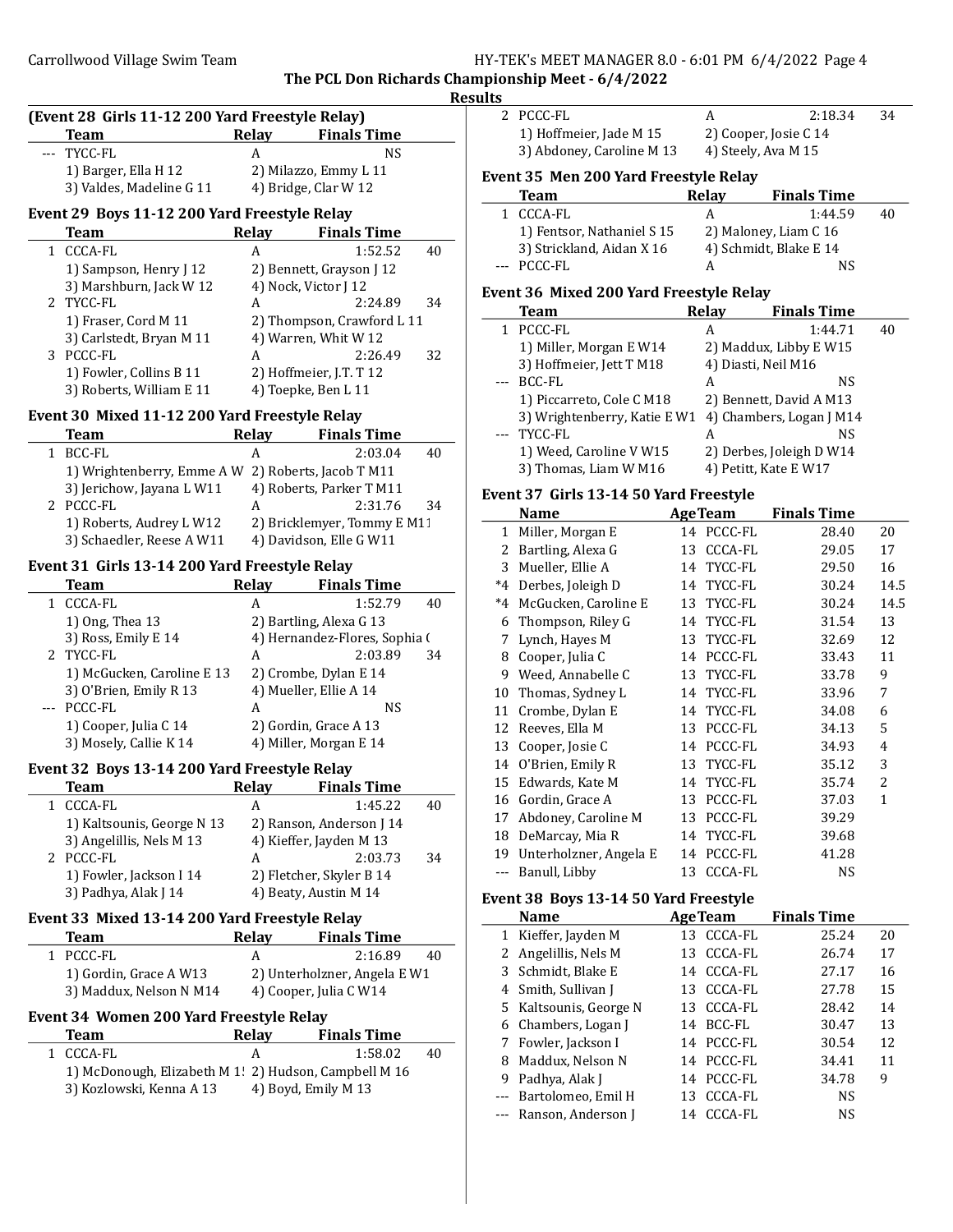Event 39 Girls 15-18 50 Yard Freestyle

# Carrollwood Village Swim Team Team Franch Manager States HY-TEK's MEET MANAGER 8.0 - 6:01 PM 6/4/2022 Page 5

The PCL Don Richards Championship Meet - 6/4/2022

# Results

|                                                                                                                                                                                                                                                                                                                                                                                              | <b>Name</b>                                    |                 | <b>AgeTeam</b> | <b>Finals Time</b> |      |
|----------------------------------------------------------------------------------------------------------------------------------------------------------------------------------------------------------------------------------------------------------------------------------------------------------------------------------------------------------------------------------------------|------------------------------------------------|-----------------|----------------|--------------------|------|
| 1                                                                                                                                                                                                                                                                                                                                                                                            | McDonough, Elizabeth M                         | 15              | CCCA-FL        | 27.18              | 20   |
| 2                                                                                                                                                                                                                                                                                                                                                                                            | Weed, Caroline V                               | 15              | TYCC-FL        | 31.08              | 17   |
| 3                                                                                                                                                                                                                                                                                                                                                                                            | Steely, Ava M                                  |                 | 15 PCCC-FL     | 42.31              | 16   |
|                                                                                                                                                                                                                                                                                                                                                                                              |                                                |                 |                |                    |      |
|                                                                                                                                                                                                                                                                                                                                                                                              | Event 40 Boys 15-18 50 Yard Freestyle          |                 |                |                    |      |
|                                                                                                                                                                                                                                                                                                                                                                                              | <b>Name</b>                                    |                 | <b>AgeTeam</b> | <b>Finals Time</b> |      |
| 1                                                                                                                                                                                                                                                                                                                                                                                            | Piccarreto, Cole C                             |                 | 18 BCC-FL      | 22.99              | 20   |
|                                                                                                                                                                                                                                                                                                                                                                                              | 2 Fentsor, Nathaniel S                         |                 | 15 CCCA-FL     | 24.78              | 17   |
| 3                                                                                                                                                                                                                                                                                                                                                                                            | Diasti, Neil                                   |                 | 16 PCCC-FL     | 26.16              | 16   |
|                                                                                                                                                                                                                                                                                                                                                                                              | 4 Walker, Danny L                              |                 | 16 LCC-FL      | 32.69              | 15   |
|                                                                                                                                                                                                                                                                                                                                                                                              | --- Thomas, Liam W<br>Did not finish           |                 | 16 TYCC-FL     | 2:00.58            |      |
|                                                                                                                                                                                                                                                                                                                                                                                              |                                                |                 |                |                    |      |
|                                                                                                                                                                                                                                                                                                                                                                                              | Event 41 Girls 10 & Under 50 Yard Breaststroke |                 |                |                    |      |
|                                                                                                                                                                                                                                                                                                                                                                                              | <b>Name</b>                                    |                 | <b>AgeTeam</b> | <b>Finals Time</b> |      |
|                                                                                                                                                                                                                                                                                                                                                                                              | 1 Angelillis, Willa N                          | 10              | <b>CCCA-FL</b> | 41.55              | 20   |
|                                                                                                                                                                                                                                                                                                                                                                                              | 2 Derbes, Lydia J                              | 10 <sup>°</sup> | TYCC-FL        | 44.90              | 17   |
| 3                                                                                                                                                                                                                                                                                                                                                                                            | Brice, Mckenna A                               | 9.              | CCCA-FL        | 45.36              | 16   |
| 4                                                                                                                                                                                                                                                                                                                                                                                            | Liu, Christina J                               | 9.              | <b>CCCA-FL</b> | 49.20              | 15   |
| $*5$                                                                                                                                                                                                                                                                                                                                                                                         | Bird, McKinley L                               |                 | 10 TYCC-FL     | 52.56              | 13.5 |
|                                                                                                                                                                                                                                                                                                                                                                                              | *5 Hayden, Scout S                             |                 | 10 TYCC-FL     | 52.56              | 13.5 |
|                                                                                                                                                                                                                                                                                                                                                                                              | 7 Willis, Georgina W                           | 9               | TYCC-FL        | 1:01.12            | 12   |
| 8                                                                                                                                                                                                                                                                                                                                                                                            | Plyler, Madeleine F                            | 9               | TYCC-FL        | 1:28.40            | 11   |
|                                                                                                                                                                                                                                                                                                                                                                                              | --- Brige, Madeline E                          | 9               | TYCC-FL        | DQ                 |      |
|                                                                                                                                                                                                                                                                                                                                                                                              | --- Mulrooney, Taylor O                        | 10              | PCCC-FL        | <b>NS</b>          |      |
|                                                                                                                                                                                                                                                                                                                                                                                              | Event 42 Boys 10 & Under 50 Yard Breaststroke  |                 |                |                    |      |
|                                                                                                                                                                                                                                                                                                                                                                                              | <b>Name</b>                                    |                 | <b>AgeTeam</b> | <b>Finals Time</b> |      |
|                                                                                                                                                                                                                                                                                                                                                                                              | 1 Schaedler, Ford R                            | 10              | PCCC-FL        | 53.79              | 20   |
|                                                                                                                                                                                                                                                                                                                                                                                              | 2 Clark II, Jeffrey R                          | 10 <sup>1</sup> | PCCC-FL        | 53.93              | 17   |
| 3                                                                                                                                                                                                                                                                                                                                                                                            | Hyslop, Cooper J                               | 9               | CCCA-FL        | 1:03.40            | 16   |
| 4                                                                                                                                                                                                                                                                                                                                                                                            | Maddux, Bennett H                              | 9               | PCCC-FL        | 1:08.59            | 15   |
| 5                                                                                                                                                                                                                                                                                                                                                                                            | Thomas, Laine D                                | 9               | TYCC-FL        | 1:10.42            | 14   |
| 6                                                                                                                                                                                                                                                                                                                                                                                            | Shea, Andrew W                                 | 9               | PCCC-FL        | 1:13.10            | 13   |
| 7                                                                                                                                                                                                                                                                                                                                                                                            | Sollner, Jack H                                |                 | 10 PCCC-FL     | 1:19.47            | 12   |
|                                                                                                                                                                                                                                                                                                                                                                                              | --- Schabacker, McRae M                        | 9               | TYCC-FL        | DQ                 |      |
|                                                                                                                                                                                                                                                                                                                                                                                              | --- Plyler, Dwight D                           | 9               | TYCC-FL        | DQ                 |      |
|                                                                                                                                                                                                                                                                                                                                                                                              | --- Sparks, Gaven                              | 9               | SPCC-FL        | <b>NS</b>          |      |
|                                                                                                                                                                                                                                                                                                                                                                                              | --- Moynihan, Brayden P                        | 9               | <b>BCC-FL</b>  | <b>NS</b>          |      |
|                                                                                                                                                                                                                                                                                                                                                                                              | --- James, William B                           | 9               | TYCC-FL        | NS                 |      |
| $\frac{1}{2} \frac{1}{2} \frac{1}{2} \frac{1}{2} \frac{1}{2} \frac{1}{2} \frac{1}{2} \frac{1}{2} \frac{1}{2} \frac{1}{2} \frac{1}{2} \frac{1}{2} \frac{1}{2} \frac{1}{2} \frac{1}{2} \frac{1}{2} \frac{1}{2} \frac{1}{2} \frac{1}{2} \frac{1}{2} \frac{1}{2} \frac{1}{2} \frac{1}{2} \frac{1}{2} \frac{1}{2} \frac{1}{2} \frac{1}{2} \frac{1}{2} \frac{1}{2} \frac{1}{2} \frac{1}{2} \frac{$ | Shenk, Will H                                  | 9               | PCCC-FL        | NS                 |      |
|                                                                                                                                                                                                                                                                                                                                                                                              | --- Collins, Roy                               | 9               | TYCC-FL        | NS                 |      |
| $\qquad \qquad - -$                                                                                                                                                                                                                                                                                                                                                                          | Terry, Cannon E                                | 10              | PCCC-FL        | <b>NS</b>          |      |
|                                                                                                                                                                                                                                                                                                                                                                                              | Diasti, Preston J                              | 9               | PCCC-FL        | NS                 |      |
|                                                                                                                                                                                                                                                                                                                                                                                              | Event 43 Girls 11-12 50 Yard Breaststroke      |                 |                |                    |      |
|                                                                                                                                                                                                                                                                                                                                                                                              | <b>Name</b>                                    |                 | <b>AgeTeam</b> | <b>Finals Time</b> |      |
| 1                                                                                                                                                                                                                                                                                                                                                                                            | Jerichow, Jayana L                             | 11              | BCC-FL         | 39.20              | 20   |
| 2                                                                                                                                                                                                                                                                                                                                                                                            | Khalil, Ylan N                                 | 11              | CCCA-FL        | 40.98              | 17   |
| 3                                                                                                                                                                                                                                                                                                                                                                                            | Schaedler, Reese A                             | 11              | PCCC-FL        | 41.15              | 16   |
| 4                                                                                                                                                                                                                                                                                                                                                                                            | Kaltsounis, Kris A                             | 11              | CCCA-FL        | 42.41              | 15   |
| 5                                                                                                                                                                                                                                                                                                                                                                                            | Milazzo, Emmy L                                | 11              | TYCC-FL        | 43.81              | 14   |
| 6                                                                                                                                                                                                                                                                                                                                                                                            | Kaufman, Summer N                              | 12              | CCCA-FL        | 44.06              | 13   |
| 7                                                                                                                                                                                                                                                                                                                                                                                            | Abraham-Gish, Aviana I                         | 11              | CCCA-FL        | 44.70              | 12   |
| 8                                                                                                                                                                                                                                                                                                                                                                                            | Davidson, Elle G                               | 11              | PCCC-FL        | 45.67              | 11   |
| 9                                                                                                                                                                                                                                                                                                                                                                                            | Roberts, Audrey L                              | 12              | PCCC-FL        | 47.75              | 9    |
| 10                                                                                                                                                                                                                                                                                                                                                                                           | Thompson, Emerson S                            | 11              | PCCC-FL        | 52.56              | 7    |
|                                                                                                                                                                                                                                                                                                                                                                                              |                                                |                 |                |                    |      |

| 11 Hudson, Alice C     | 11 CCCA-FL | 53.97   | h  |  |
|------------------------|------------|---------|----|--|
| 12 Toepke, Ella R      | 11 PCCC-FL | 1:07.17 | -5 |  |
| --- Mulrooney, Ella L  | 12 PCCC-FL | NS      |    |  |
| --- Valdes, Madeline G | 11 TYCC-FL | NS      |    |  |

### Event 44 Boys 11-12 50 Yard Breaststroke

|   | <b>Name</b>            | <b>AgeTeam</b> | <b>Finals Time</b> |    |
|---|------------------------|----------------|--------------------|----|
|   | 1 Nock, Victor J       | 12 CCCA-FL     | 33.95              | 20 |
|   | 2 Sampson, Henry J     | 12 CCCA-FL     | 34.08              | 17 |
|   | 3 Bennett, Grayson J   | 12 CCCA-FL     | 34.72              | 16 |
|   | 4 Hoffmeier, J.T. T    | 12 PCCC-FL     | 46.16              | 15 |
|   | 5 Fowler, Collins B    | 11 PCCC-FL     | 47.12              | 14 |
|   | 6 Roberts, Parker T    | 11 BCC-FL      | 48.99              | 13 |
|   | 7 Thompson, Crawford L | 11 TYCC-FL     | 49.51              | 12 |
| 8 | Fraser, Cord M         | 11 TYCC-FL     | 53.80              | 11 |
| 9 | Bricklemyer, Tommy E   | PCCC-FL<br>11  | 56.45              | 9  |
|   | 10 Roberts, William E  | PCCC-FL<br>11  | 57.09              | 7  |
|   | 11 Hsu, Morgan Y       | LCC-FL<br>11   | 1:08.81            | 6  |
|   | --- Hayden, Brooks A   | 12 TYCC-FL     | NS                 |    |

#### Event 45 Girls 13-14 100 Yard Breaststroke

|    | <b>Name</b>            |     | <b>AgeTeam</b> | <b>Finals Time</b> |    |
|----|------------------------|-----|----------------|--------------------|----|
| 1  | Ong, Thea              | 13  | CCCA-FL        | 1:14.15            | 20 |
| 2  | Bartling, Alexa G      | 13  | CCCA-FL        | 1:18.34            | 17 |
| 3  | Wrightenberry, Katie E | 13  | BCC-FL         | 1:27.54            | 16 |
| 4  | Cooper, Julia C        | 14  | PCCC-FL        | 1:31.80            | 15 |
|    | 5 Cooper, Josie C      | 14  | PCCC-FL        | 1:36.53            | 14 |
| 6  | Lynch, Hayes M         | 13  | TYCC-FL        | 1:36.74            | 13 |
|    | 7 Thompson, Riley G    | 14  | TYCC-FL        | 1:38.34            | 12 |
| 8  | Gordin, Grace A        | 13. | PCCC-FL        | 1:38.90            | 11 |
| 9  | DeMarcay, Mia R        |     | 14 TYCC-FL     | 1:43.18            | 9  |
| 10 | Weber, Ava             |     | 14 TYCC-FL     | 1:43.76            | 7  |
| 11 | Banull, Libby          | 13  | CCCA-FL        | 1:44.41            | 6  |
|    | 12 Edwards, Kate M     |     | 14 TYCC-FL     | 1:50.19            | 5  |
|    | Weed, Annabelle C      |     | 13 TYCC-FL     | DO.                |    |
|    | Mosely, Callie K       | 14  | PCCC-FL        | NS                 |    |

# Event 46 Boys 13-14 100 Yard Breaststroke

| <b>Name</b>            | <b>AgeTeam</b> | <b>Finals Time</b> |    |
|------------------------|----------------|--------------------|----|
| 1 Kaltsounis, George N | 13 CCCA-FL     | 1:26.12            | 20 |
| 2 Fowler, Jackson I    | 14 PCCC-FL     | 1:30.83            | 17 |
| 3 Maddux, Nelson N     | 14 PCCC-FL     | 1:48.42            | 16 |
| --- Bennett, David A   | 13 BCC-FL      | NS                 |    |
| --- Sparks, Aiden      | 13 SPCC-FL     | ΝS                 |    |

#### Event 47 Girls 15-18 100 Yard Breaststroke

| <b>Name</b>         | <b>AgeTeam</b> | <b>Finals Time</b> |    |
|---------------------|----------------|--------------------|----|
| 1 Weed, Caroline V  | 15 TYCC-FL     | 1:29.15            | 20 |
| 2 Hoffmeier, Jade M | 15 PCCC-FL     | 1:30.34            | 17 |
| 3 Steely, Ava M     | 15 PCCC-FL     | 1:55.43            | 16 |

### Event 48 Boys 15-18 100 Yard Breaststroke

| <b>Name</b>              | <b>AgeTeam</b> | <b>Finals Time</b> |    |
|--------------------------|----------------|--------------------|----|
| 1 Piccarreto, Cole C     | 18 BCC-FL      | 1:01.49            | 20 |
| 2 Fentsor, Nathaniel S   | 15 CCCA-FL     | 1:11.56            | 17 |
| --- Bartolomeo, Oliver B | 15 CCCA-FL     | NS.                |    |

## Event 49 Girls 10 & Under 50 Yard Butterfly

| <b>Name</b>       | <b>AgeTeam</b> | <b>Finals Time</b> |    |
|-------------------|----------------|--------------------|----|
| 1 Derbes, Lydia J | 10 TYCC-FL     | 35.73              | 20 |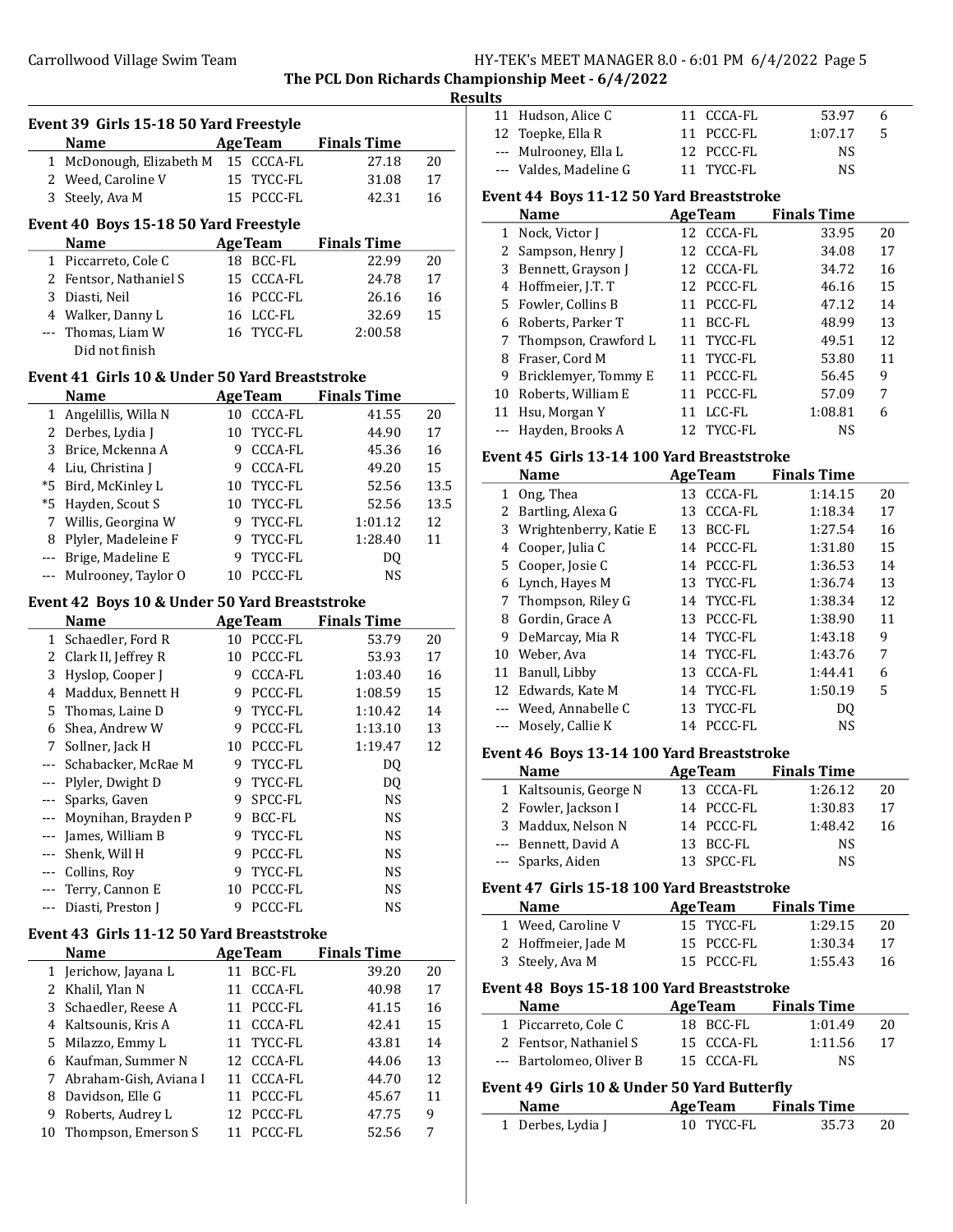| HY-TEK's MEET MANAGER 8.0 - 6:01 PM 6/4/2022 Page 6 |  |  |  |
|-----------------------------------------------------|--|--|--|
|-----------------------------------------------------|--|--|--|

The PCL Don Richards Championship Meet - 6/4/2022

|               | (Event 49 Girls 10 & Under 50 Yard Butterfly)        |    |                          |                            |         |
|---------------|------------------------------------------------------|----|--------------------------|----------------------------|---------|
|               | <b>Name</b>                                          |    | <b>AgeTeam</b>           | <b>Finals Time</b>         |         |
|               | 2 Kieffer, Addy R                                    |    | 10 CCCA-FL               | 38.19                      | 17      |
| 3             | Huegel, Kennedy J                                    |    | 9 CCCA-FL                | 42.97                      | 16      |
|               | 4 Johnson, Elizabeth L                               |    | 9 TYCC-FL                | 47.93                      | 15      |
|               | 5 Fletcher, Addyson C                                |    | 10 PCCC-FL               | 58.84                      | 14      |
|               | 6 Unterholzner, Kathryn L                            |    | 9 PCCC-FL                | 1:12.42                    | 13      |
|               | --- Plyler, Madeleine F                              |    | 9 TYCC-FL                | DQ                         |         |
|               | --- Richardson, Claire                               |    | 10 SPCC-FL               | <b>NS</b>                  |         |
|               | --- Rock, Chelsea K                                  |    | 9 CCCA-FL                | <b>NS</b>                  |         |
|               | Event 50 Boys 10 & Under 50 Yard Butterfly           |    |                          |                            |         |
|               | <b>Name</b>                                          |    |                          | <b>AgeTeam</b> Finals Time |         |
|               | 1 Beaty, Ryan W                                      |    | 10 PCCC-FL               | 43.94                      | 20      |
|               | 2 Clark II, Jeffrey R                                |    | 10 PCCC-FL               | 52.81                      | 17      |
|               | 3 Schaedler, Ford R                                  |    | 10 PCCC-FL               | 59.71                      | 16      |
|               | --- Rowe, Willy J                                    |    | 9 CCCA-FL                | DQ                         |         |
|               | --- Plyler, Dwight D                                 |    | 9 TYCC-FL                | DQ                         |         |
|               | Event 51 Girls 11-12 50 Yard Butterfly               |    |                          |                            |         |
|               | <b>Name</b>                                          |    | <b>AgeTeam</b>           | <b>Finals Time</b>         |         |
|               | 1 Wrightenberry, Emme A                              |    | 11 BCC-FL                | 34.69                      | 20      |
|               | 2 Hilt, Ally P                                       |    | 12 CCCA-FL               | 34.74                      | 17      |
|               | 3 Jerichow, Jayana L                                 |    | 11 BCC-FL                | 34.91                      | 16      |
|               | 4 Kaltsounis, Kris A                                 |    | 11 CCCA-FL               | 35.71                      | 15      |
|               | 5 Bridge, Clar W                                     |    | 12 TYCC-FL               | 36.69                      | 14      |
|               | 6 Barger, Ella H                                     |    | 12 TYCC-FL               | 37.17                      | 13      |
| 7             | Maloney, Sophia A                                    |    | 11 CCCA-FL               | 37.79                      | 12      |
|               | 8 Davidson, Elle G                                   |    | 11 PCCC-FL               | 43.66                      | 11      |
| 9             | Roberts, Audrey L                                    |    | 12 PCCC-FL               | 45.39                      | 9       |
| $\frac{1}{2}$ | Schaedler, Reese A                                   |    | 11 PCCC-FL               |                            |         |
|               |                                                      |    | 11 PCCC-FL               | DQ<br><b>NS</b>            |         |
| $\cdots$      | Tibbals, Claire E                                    |    |                          |                            |         |
| $--$<br>---   | McDonough, Charlotte C<br>Mulrooney, Ella L          |    | 12 CCCA-FL<br>12 PCCC-FL | <b>NS</b><br><b>NS</b>     |         |
|               |                                                      |    |                          |                            |         |
|               | Event 52 Boys 11-12 50 Yard Butterfly<br><b>Name</b> |    | <b>Age Team</b>          | <b>Finals Time</b>         |         |
|               | 1 Nock, Victor J                                     |    | 12 CCCA-FL               | 27.18                      | 20      |
|               | 2 Sampson, Henry J                                   |    | 12 CCCA-FL               | 30.43                      | 17      |
|               | 3 Roberts, Jacob T                                   |    | 11 BCC-FL                | 33.36                      | 16      |
| 4             | Marshburn, Jack W                                    |    | 12 CCCA-FL               | 35.47                      | 15      |
| 5.            | Toepke, Ben L                                        | 11 | PCCC-FL                  | 40.57                      | 14      |
|               | Fowler, Collins B                                    |    |                          |                            |         |
| 6             |                                                      | 11 | PCCC-FL                  | 44.60                      | 13      |
| 7             | Hoffmeier, J.T. T                                    |    | 12 PCCC-FL               | 49.26                      | 12      |
| 8<br>9        | Carlstedt, Bryan M<br>Hsu, Morgan Y                  | 11 | TYCC-FL<br>11 LCC-FL     | 50.48<br>1:09.52           | 11<br>9 |
|               |                                                      |    |                          |                            |         |
|               | Event 53 Girls 13-14 100 Yard Butterfly              |    |                          |                            |         |
|               | <b>Name</b>                                          |    | <b>AgeTeam</b>           | <b>Finals Time</b>         |         |
| 1             | Hernandez-Flores, Sophia                             | 14 | CCCA-FL                  | 1:04.06                    | 20      |
|               | Kozlowski, Kenna A                                   | 13 | <b>CCCA-FL</b>           | 1:06.59                    | 17      |
| 2             |                                                      |    | LCC-FL                   | 1:06.99                    | 16      |
| 3             | Jonsson, Lily K                                      | 14 |                          |                            |         |
| 4             | Ross, Emily E                                        |    | 14 CCCA-FL               | 1:07.87                    | 15      |
| 5             | Mueller, Ellie A                                     |    | 14 TYCC-FL               | 1:19.62                    | 14      |
| 6             | Boyd, Emily M                                        |    | 13 CCCA-FL               | 1:21.69                    | 13      |
| 7             | O'Brien, Emily R<br>Mosely, Callie K                 |    | 13 TYCC-FL<br>14 PCCC-FL | 1:39.34                    | 12      |

| <b>AgeTeam</b><br>Name<br><b>Finals Time</b><br>14 CCCA-FL<br>1 Schmidt, Blake E<br>1:03.70<br>20<br>2 Angelillis, Nels M<br>13 CCCA-FL<br>1:06.58<br>17<br>3 Beaty, Austin M<br>14 PCCC-FL<br>1:13.60<br>16<br>4 Chambers, Logan J<br>14 BCC-FL<br>15<br>1:27.89<br>5 Fletcher, Skyler B<br>14 PCCC-FL<br>1:33.15<br>14<br>Event 55 Girls 15-18 100 Yard Butterfly<br><b>Finals Time</b><br>Name<br><b>AgeTeam</b><br>17 TYCC-FL<br>1 Petitt, Kate E<br>1:00.54<br>20<br>2 Maddux, Libby E<br>15 PCCC-FL<br>1:06.47<br>17<br>3 Hudson, Campbell M<br>16 CCCA-FL<br>1:19.09<br>16<br>Event 56 Boys 15-18 100 Yard Butterfly<br><b>Name</b><br><b>AgeTeam</b> Finals Time<br>1 Maloney, Liam C<br>16 CCCA-FL<br>58.09<br>20<br>2 Strickland, Aidan X<br>16 CCCA-FL<br>1:01.12<br>17<br>--- Hoffmeier, Jett T<br>18 PCCC-FL<br>NS<br>Event 57 Girls 10 & Under 200 Yard Medley Relay<br>Relay Finals Time<br><b>Team</b><br>1 CCCA-FL<br>2:38.30<br>A<br>40<br>1) Angelillis, Willa N 10<br>2) Brice, Mckenna A 9<br>3) Kieffer, Addy R 10<br>4) Huegel, Kennedy J 9<br>2 TYCC-FL<br>2:48.90<br>A<br>34<br>1) Bird, McKinley L 10<br>2) Hayden, Scout S 10<br>3) Derbes, Lydia J 10<br>4) Johnson, Elizabeth L 9<br>Event 58 Boys 10 & Under 200 Yard Medley Relay<br>Relay Finals Time<br><b>Team</b><br>1 PCCC-FL<br>A<br>3:06.46<br>40<br>1) Clark II, Jeffrey R 10<br>2) Schaedler, Ford R 10<br>4) Maddux, Bennett H 9<br>3) Beaty, Ryan W 10<br>--- TYCC-FL<br>NS<br>A<br>2) Plyler, Dwight D 9<br>1) Collins, Roy 9<br>3) Crombe, Owen J 10<br>4) Schabacker, McRae M 9<br>Event 59 Mixed 10 & Under 200 Yard Medley Relay<br>Relay<br><b>Finals Time</b><br><b>Team</b><br>--- PCCC-FL<br>A<br>DQ<br>1) Sollner, Jack H M10<br>2) Shea, Andrew W M9<br>3) Fletcher, Addyson C W10<br>4) Unterholzner, Kathryn LW<br><b>CCCA-FL</b><br>NS<br>A<br>Event 60 Girls 11-12 200 Yard Medley Relay<br><b>Relay</b><br><b>Finals Time</b><br>Team<br>CCCA-FL<br>1<br>A<br>2:26.00<br>40<br>PCCC-FL<br>A<br>---<br>NS<br>1) Tibbals, Claire E 11<br>2) Schaedler, Reese A 11<br>3) Davidson, Elle G 11<br>4) Mulrooney, Ella L 12<br>TYCC-FL<br>A<br>NS<br>1) Milazzo, Emmy L 11<br>2) Valdes, Madeline G 11<br>3) Barger, Ella H 12<br>4) Bridge, Clar W 12<br>Event 61 Boys 11-12 200 Yard Medley Relay<br><b>Relay</b><br><b>Team</b><br><b>Finals Time</b><br>CCCA-FL<br>A<br>2:04.95<br>1<br>40<br>1) Sampson, Henry J 12<br>2) Bennett, Grayson J 12<br>3) Nock, Victor J 12<br>4) Marshburn, Jack W 12 | Event 54 Boys 13-14 100 Yard Butterfly |  |  |
|------------------------------------------------------------------------------------------------------------------------------------------------------------------------------------------------------------------------------------------------------------------------------------------------------------------------------------------------------------------------------------------------------------------------------------------------------------------------------------------------------------------------------------------------------------------------------------------------------------------------------------------------------------------------------------------------------------------------------------------------------------------------------------------------------------------------------------------------------------------------------------------------------------------------------------------------------------------------------------------------------------------------------------------------------------------------------------------------------------------------------------------------------------------------------------------------------------------------------------------------------------------------------------------------------------------------------------------------------------------------------------------------------------------------------------------------------------------------------------------------------------------------------------------------------------------------------------------------------------------------------------------------------------------------------------------------------------------------------------------------------------------------------------------------------------------------------------------------------------------------------------------------------------------------------------------------------------------------------------------------------------------------------------------------------------------------------------------------------------------------------------------------------------------------------------------------------------------------------------------------------------------------------------------------------------------------------------------------------------------------------------------------------------------------------------------------------------------------------------------------------------|----------------------------------------|--|--|
|                                                                                                                                                                                                                                                                                                                                                                                                                                                                                                                                                                                                                                                                                                                                                                                                                                                                                                                                                                                                                                                                                                                                                                                                                                                                                                                                                                                                                                                                                                                                                                                                                                                                                                                                                                                                                                                                                                                                                                                                                                                                                                                                                                                                                                                                                                                                                                                                                                                                                                            |                                        |  |  |
|                                                                                                                                                                                                                                                                                                                                                                                                                                                                                                                                                                                                                                                                                                                                                                                                                                                                                                                                                                                                                                                                                                                                                                                                                                                                                                                                                                                                                                                                                                                                                                                                                                                                                                                                                                                                                                                                                                                                                                                                                                                                                                                                                                                                                                                                                                                                                                                                                                                                                                            |                                        |  |  |
|                                                                                                                                                                                                                                                                                                                                                                                                                                                                                                                                                                                                                                                                                                                                                                                                                                                                                                                                                                                                                                                                                                                                                                                                                                                                                                                                                                                                                                                                                                                                                                                                                                                                                                                                                                                                                                                                                                                                                                                                                                                                                                                                                                                                                                                                                                                                                                                                                                                                                                            |                                        |  |  |
|                                                                                                                                                                                                                                                                                                                                                                                                                                                                                                                                                                                                                                                                                                                                                                                                                                                                                                                                                                                                                                                                                                                                                                                                                                                                                                                                                                                                                                                                                                                                                                                                                                                                                                                                                                                                                                                                                                                                                                                                                                                                                                                                                                                                                                                                                                                                                                                                                                                                                                            |                                        |  |  |
|                                                                                                                                                                                                                                                                                                                                                                                                                                                                                                                                                                                                                                                                                                                                                                                                                                                                                                                                                                                                                                                                                                                                                                                                                                                                                                                                                                                                                                                                                                                                                                                                                                                                                                                                                                                                                                                                                                                                                                                                                                                                                                                                                                                                                                                                                                                                                                                                                                                                                                            |                                        |  |  |
|                                                                                                                                                                                                                                                                                                                                                                                                                                                                                                                                                                                                                                                                                                                                                                                                                                                                                                                                                                                                                                                                                                                                                                                                                                                                                                                                                                                                                                                                                                                                                                                                                                                                                                                                                                                                                                                                                                                                                                                                                                                                                                                                                                                                                                                                                                                                                                                                                                                                                                            |                                        |  |  |
|                                                                                                                                                                                                                                                                                                                                                                                                                                                                                                                                                                                                                                                                                                                                                                                                                                                                                                                                                                                                                                                                                                                                                                                                                                                                                                                                                                                                                                                                                                                                                                                                                                                                                                                                                                                                                                                                                                                                                                                                                                                                                                                                                                                                                                                                                                                                                                                                                                                                                                            |                                        |  |  |
|                                                                                                                                                                                                                                                                                                                                                                                                                                                                                                                                                                                                                                                                                                                                                                                                                                                                                                                                                                                                                                                                                                                                                                                                                                                                                                                                                                                                                                                                                                                                                                                                                                                                                                                                                                                                                                                                                                                                                                                                                                                                                                                                                                                                                                                                                                                                                                                                                                                                                                            |                                        |  |  |
|                                                                                                                                                                                                                                                                                                                                                                                                                                                                                                                                                                                                                                                                                                                                                                                                                                                                                                                                                                                                                                                                                                                                                                                                                                                                                                                                                                                                                                                                                                                                                                                                                                                                                                                                                                                                                                                                                                                                                                                                                                                                                                                                                                                                                                                                                                                                                                                                                                                                                                            |                                        |  |  |
|                                                                                                                                                                                                                                                                                                                                                                                                                                                                                                                                                                                                                                                                                                                                                                                                                                                                                                                                                                                                                                                                                                                                                                                                                                                                                                                                                                                                                                                                                                                                                                                                                                                                                                                                                                                                                                                                                                                                                                                                                                                                                                                                                                                                                                                                                                                                                                                                                                                                                                            |                                        |  |  |
|                                                                                                                                                                                                                                                                                                                                                                                                                                                                                                                                                                                                                                                                                                                                                                                                                                                                                                                                                                                                                                                                                                                                                                                                                                                                                                                                                                                                                                                                                                                                                                                                                                                                                                                                                                                                                                                                                                                                                                                                                                                                                                                                                                                                                                                                                                                                                                                                                                                                                                            |                                        |  |  |
|                                                                                                                                                                                                                                                                                                                                                                                                                                                                                                                                                                                                                                                                                                                                                                                                                                                                                                                                                                                                                                                                                                                                                                                                                                                                                                                                                                                                                                                                                                                                                                                                                                                                                                                                                                                                                                                                                                                                                                                                                                                                                                                                                                                                                                                                                                                                                                                                                                                                                                            |                                        |  |  |
|                                                                                                                                                                                                                                                                                                                                                                                                                                                                                                                                                                                                                                                                                                                                                                                                                                                                                                                                                                                                                                                                                                                                                                                                                                                                                                                                                                                                                                                                                                                                                                                                                                                                                                                                                                                                                                                                                                                                                                                                                                                                                                                                                                                                                                                                                                                                                                                                                                                                                                            |                                        |  |  |
|                                                                                                                                                                                                                                                                                                                                                                                                                                                                                                                                                                                                                                                                                                                                                                                                                                                                                                                                                                                                                                                                                                                                                                                                                                                                                                                                                                                                                                                                                                                                                                                                                                                                                                                                                                                                                                                                                                                                                                                                                                                                                                                                                                                                                                                                                                                                                                                                                                                                                                            |                                        |  |  |
|                                                                                                                                                                                                                                                                                                                                                                                                                                                                                                                                                                                                                                                                                                                                                                                                                                                                                                                                                                                                                                                                                                                                                                                                                                                                                                                                                                                                                                                                                                                                                                                                                                                                                                                                                                                                                                                                                                                                                                                                                                                                                                                                                                                                                                                                                                                                                                                                                                                                                                            |                                        |  |  |
|                                                                                                                                                                                                                                                                                                                                                                                                                                                                                                                                                                                                                                                                                                                                                                                                                                                                                                                                                                                                                                                                                                                                                                                                                                                                                                                                                                                                                                                                                                                                                                                                                                                                                                                                                                                                                                                                                                                                                                                                                                                                                                                                                                                                                                                                                                                                                                                                                                                                                                            |                                        |  |  |
|                                                                                                                                                                                                                                                                                                                                                                                                                                                                                                                                                                                                                                                                                                                                                                                                                                                                                                                                                                                                                                                                                                                                                                                                                                                                                                                                                                                                                                                                                                                                                                                                                                                                                                                                                                                                                                                                                                                                                                                                                                                                                                                                                                                                                                                                                                                                                                                                                                                                                                            |                                        |  |  |
|                                                                                                                                                                                                                                                                                                                                                                                                                                                                                                                                                                                                                                                                                                                                                                                                                                                                                                                                                                                                                                                                                                                                                                                                                                                                                                                                                                                                                                                                                                                                                                                                                                                                                                                                                                                                                                                                                                                                                                                                                                                                                                                                                                                                                                                                                                                                                                                                                                                                                                            |                                        |  |  |
|                                                                                                                                                                                                                                                                                                                                                                                                                                                                                                                                                                                                                                                                                                                                                                                                                                                                                                                                                                                                                                                                                                                                                                                                                                                                                                                                                                                                                                                                                                                                                                                                                                                                                                                                                                                                                                                                                                                                                                                                                                                                                                                                                                                                                                                                                                                                                                                                                                                                                                            |                                        |  |  |
|                                                                                                                                                                                                                                                                                                                                                                                                                                                                                                                                                                                                                                                                                                                                                                                                                                                                                                                                                                                                                                                                                                                                                                                                                                                                                                                                                                                                                                                                                                                                                                                                                                                                                                                                                                                                                                                                                                                                                                                                                                                                                                                                                                                                                                                                                                                                                                                                                                                                                                            |                                        |  |  |
|                                                                                                                                                                                                                                                                                                                                                                                                                                                                                                                                                                                                                                                                                                                                                                                                                                                                                                                                                                                                                                                                                                                                                                                                                                                                                                                                                                                                                                                                                                                                                                                                                                                                                                                                                                                                                                                                                                                                                                                                                                                                                                                                                                                                                                                                                                                                                                                                                                                                                                            |                                        |  |  |
|                                                                                                                                                                                                                                                                                                                                                                                                                                                                                                                                                                                                                                                                                                                                                                                                                                                                                                                                                                                                                                                                                                                                                                                                                                                                                                                                                                                                                                                                                                                                                                                                                                                                                                                                                                                                                                                                                                                                                                                                                                                                                                                                                                                                                                                                                                                                                                                                                                                                                                            |                                        |  |  |
|                                                                                                                                                                                                                                                                                                                                                                                                                                                                                                                                                                                                                                                                                                                                                                                                                                                                                                                                                                                                                                                                                                                                                                                                                                                                                                                                                                                                                                                                                                                                                                                                                                                                                                                                                                                                                                                                                                                                                                                                                                                                                                                                                                                                                                                                                                                                                                                                                                                                                                            |                                        |  |  |
|                                                                                                                                                                                                                                                                                                                                                                                                                                                                                                                                                                                                                                                                                                                                                                                                                                                                                                                                                                                                                                                                                                                                                                                                                                                                                                                                                                                                                                                                                                                                                                                                                                                                                                                                                                                                                                                                                                                                                                                                                                                                                                                                                                                                                                                                                                                                                                                                                                                                                                            |                                        |  |  |
|                                                                                                                                                                                                                                                                                                                                                                                                                                                                                                                                                                                                                                                                                                                                                                                                                                                                                                                                                                                                                                                                                                                                                                                                                                                                                                                                                                                                                                                                                                                                                                                                                                                                                                                                                                                                                                                                                                                                                                                                                                                                                                                                                                                                                                                                                                                                                                                                                                                                                                            |                                        |  |  |
|                                                                                                                                                                                                                                                                                                                                                                                                                                                                                                                                                                                                                                                                                                                                                                                                                                                                                                                                                                                                                                                                                                                                                                                                                                                                                                                                                                                                                                                                                                                                                                                                                                                                                                                                                                                                                                                                                                                                                                                                                                                                                                                                                                                                                                                                                                                                                                                                                                                                                                            |                                        |  |  |
|                                                                                                                                                                                                                                                                                                                                                                                                                                                                                                                                                                                                                                                                                                                                                                                                                                                                                                                                                                                                                                                                                                                                                                                                                                                                                                                                                                                                                                                                                                                                                                                                                                                                                                                                                                                                                                                                                                                                                                                                                                                                                                                                                                                                                                                                                                                                                                                                                                                                                                            |                                        |  |  |
|                                                                                                                                                                                                                                                                                                                                                                                                                                                                                                                                                                                                                                                                                                                                                                                                                                                                                                                                                                                                                                                                                                                                                                                                                                                                                                                                                                                                                                                                                                                                                                                                                                                                                                                                                                                                                                                                                                                                                                                                                                                                                                                                                                                                                                                                                                                                                                                                                                                                                                            |                                        |  |  |
|                                                                                                                                                                                                                                                                                                                                                                                                                                                                                                                                                                                                                                                                                                                                                                                                                                                                                                                                                                                                                                                                                                                                                                                                                                                                                                                                                                                                                                                                                                                                                                                                                                                                                                                                                                                                                                                                                                                                                                                                                                                                                                                                                                                                                                                                                                                                                                                                                                                                                                            |                                        |  |  |
|                                                                                                                                                                                                                                                                                                                                                                                                                                                                                                                                                                                                                                                                                                                                                                                                                                                                                                                                                                                                                                                                                                                                                                                                                                                                                                                                                                                                                                                                                                                                                                                                                                                                                                                                                                                                                                                                                                                                                                                                                                                                                                                                                                                                                                                                                                                                                                                                                                                                                                            |                                        |  |  |
|                                                                                                                                                                                                                                                                                                                                                                                                                                                                                                                                                                                                                                                                                                                                                                                                                                                                                                                                                                                                                                                                                                                                                                                                                                                                                                                                                                                                                                                                                                                                                                                                                                                                                                                                                                                                                                                                                                                                                                                                                                                                                                                                                                                                                                                                                                                                                                                                                                                                                                            |                                        |  |  |
|                                                                                                                                                                                                                                                                                                                                                                                                                                                                                                                                                                                                                                                                                                                                                                                                                                                                                                                                                                                                                                                                                                                                                                                                                                                                                                                                                                                                                                                                                                                                                                                                                                                                                                                                                                                                                                                                                                                                                                                                                                                                                                                                                                                                                                                                                                                                                                                                                                                                                                            |                                        |  |  |
|                                                                                                                                                                                                                                                                                                                                                                                                                                                                                                                                                                                                                                                                                                                                                                                                                                                                                                                                                                                                                                                                                                                                                                                                                                                                                                                                                                                                                                                                                                                                                                                                                                                                                                                                                                                                                                                                                                                                                                                                                                                                                                                                                                                                                                                                                                                                                                                                                                                                                                            |                                        |  |  |
|                                                                                                                                                                                                                                                                                                                                                                                                                                                                                                                                                                                                                                                                                                                                                                                                                                                                                                                                                                                                                                                                                                                                                                                                                                                                                                                                                                                                                                                                                                                                                                                                                                                                                                                                                                                                                                                                                                                                                                                                                                                                                                                                                                                                                                                                                                                                                                                                                                                                                                            |                                        |  |  |
|                                                                                                                                                                                                                                                                                                                                                                                                                                                                                                                                                                                                                                                                                                                                                                                                                                                                                                                                                                                                                                                                                                                                                                                                                                                                                                                                                                                                                                                                                                                                                                                                                                                                                                                                                                                                                                                                                                                                                                                                                                                                                                                                                                                                                                                                                                                                                                                                                                                                                                            |                                        |  |  |
|                                                                                                                                                                                                                                                                                                                                                                                                                                                                                                                                                                                                                                                                                                                                                                                                                                                                                                                                                                                                                                                                                                                                                                                                                                                                                                                                                                                                                                                                                                                                                                                                                                                                                                                                                                                                                                                                                                                                                                                                                                                                                                                                                                                                                                                                                                                                                                                                                                                                                                            |                                        |  |  |
|                                                                                                                                                                                                                                                                                                                                                                                                                                                                                                                                                                                                                                                                                                                                                                                                                                                                                                                                                                                                                                                                                                                                                                                                                                                                                                                                                                                                                                                                                                                                                                                                                                                                                                                                                                                                                                                                                                                                                                                                                                                                                                                                                                                                                                                                                                                                                                                                                                                                                                            |                                        |  |  |
|                                                                                                                                                                                                                                                                                                                                                                                                                                                                                                                                                                                                                                                                                                                                                                                                                                                                                                                                                                                                                                                                                                                                                                                                                                                                                                                                                                                                                                                                                                                                                                                                                                                                                                                                                                                                                                                                                                                                                                                                                                                                                                                                                                                                                                                                                                                                                                                                                                                                                                            |                                        |  |  |
|                                                                                                                                                                                                                                                                                                                                                                                                                                                                                                                                                                                                                                                                                                                                                                                                                                                                                                                                                                                                                                                                                                                                                                                                                                                                                                                                                                                                                                                                                                                                                                                                                                                                                                                                                                                                                                                                                                                                                                                                                                                                                                                                                                                                                                                                                                                                                                                                                                                                                                            |                                        |  |  |
|                                                                                                                                                                                                                                                                                                                                                                                                                                                                                                                                                                                                                                                                                                                                                                                                                                                                                                                                                                                                                                                                                                                                                                                                                                                                                                                                                                                                                                                                                                                                                                                                                                                                                                                                                                                                                                                                                                                                                                                                                                                                                                                                                                                                                                                                                                                                                                                                                                                                                                            |                                        |  |  |
|                                                                                                                                                                                                                                                                                                                                                                                                                                                                                                                                                                                                                                                                                                                                                                                                                                                                                                                                                                                                                                                                                                                                                                                                                                                                                                                                                                                                                                                                                                                                                                                                                                                                                                                                                                                                                                                                                                                                                                                                                                                                                                                                                                                                                                                                                                                                                                                                                                                                                                            |                                        |  |  |
|                                                                                                                                                                                                                                                                                                                                                                                                                                                                                                                                                                                                                                                                                                                                                                                                                                                                                                                                                                                                                                                                                                                                                                                                                                                                                                                                                                                                                                                                                                                                                                                                                                                                                                                                                                                                                                                                                                                                                                                                                                                                                                                                                                                                                                                                                                                                                                                                                                                                                                            |                                        |  |  |
|                                                                                                                                                                                                                                                                                                                                                                                                                                                                                                                                                                                                                                                                                                                                                                                                                                                                                                                                                                                                                                                                                                                                                                                                                                                                                                                                                                                                                                                                                                                                                                                                                                                                                                                                                                                                                                                                                                                                                                                                                                                                                                                                                                                                                                                                                                                                                                                                                                                                                                            |                                        |  |  |
|                                                                                                                                                                                                                                                                                                                                                                                                                                                                                                                                                                                                                                                                                                                                                                                                                                                                                                                                                                                                                                                                                                                                                                                                                                                                                                                                                                                                                                                                                                                                                                                                                                                                                                                                                                                                                                                                                                                                                                                                                                                                                                                                                                                                                                                                                                                                                                                                                                                                                                            |                                        |  |  |
|                                                                                                                                                                                                                                                                                                                                                                                                                                                                                                                                                                                                                                                                                                                                                                                                                                                                                                                                                                                                                                                                                                                                                                                                                                                                                                                                                                                                                                                                                                                                                                                                                                                                                                                                                                                                                                                                                                                                                                                                                                                                                                                                                                                                                                                                                                                                                                                                                                                                                                            |                                        |  |  |
|                                                                                                                                                                                                                                                                                                                                                                                                                                                                                                                                                                                                                                                                                                                                                                                                                                                                                                                                                                                                                                                                                                                                                                                                                                                                                                                                                                                                                                                                                                                                                                                                                                                                                                                                                                                                                                                                                                                                                                                                                                                                                                                                                                                                                                                                                                                                                                                                                                                                                                            |                                        |  |  |
|                                                                                                                                                                                                                                                                                                                                                                                                                                                                                                                                                                                                                                                                                                                                                                                                                                                                                                                                                                                                                                                                                                                                                                                                                                                                                                                                                                                                                                                                                                                                                                                                                                                                                                                                                                                                                                                                                                                                                                                                                                                                                                                                                                                                                                                                                                                                                                                                                                                                                                            |                                        |  |  |
|                                                                                                                                                                                                                                                                                                                                                                                                                                                                                                                                                                                                                                                                                                                                                                                                                                                                                                                                                                                                                                                                                                                                                                                                                                                                                                                                                                                                                                                                                                                                                                                                                                                                                                                                                                                                                                                                                                                                                                                                                                                                                                                                                                                                                                                                                                                                                                                                                                                                                                            |                                        |  |  |
|                                                                                                                                                                                                                                                                                                                                                                                                                                                                                                                                                                                                                                                                                                                                                                                                                                                                                                                                                                                                                                                                                                                                                                                                                                                                                                                                                                                                                                                                                                                                                                                                                                                                                                                                                                                                                                                                                                                                                                                                                                                                                                                                                                                                                                                                                                                                                                                                                                                                                                            |                                        |  |  |
|                                                                                                                                                                                                                                                                                                                                                                                                                                                                                                                                                                                                                                                                                                                                                                                                                                                                                                                                                                                                                                                                                                                                                                                                                                                                                                                                                                                                                                                                                                                                                                                                                                                                                                                                                                                                                                                                                                                                                                                                                                                                                                                                                                                                                                                                                                                                                                                                                                                                                                            |                                        |  |  |
|                                                                                                                                                                                                                                                                                                                                                                                                                                                                                                                                                                                                                                                                                                                                                                                                                                                                                                                                                                                                                                                                                                                                                                                                                                                                                                                                                                                                                                                                                                                                                                                                                                                                                                                                                                                                                                                                                                                                                                                                                                                                                                                                                                                                                                                                                                                                                                                                                                                                                                            |                                        |  |  |
|                                                                                                                                                                                                                                                                                                                                                                                                                                                                                                                                                                                                                                                                                                                                                                                                                                                                                                                                                                                                                                                                                                                                                                                                                                                                                                                                                                                                                                                                                                                                                                                                                                                                                                                                                                                                                                                                                                                                                                                                                                                                                                                                                                                                                                                                                                                                                                                                                                                                                                            |                                        |  |  |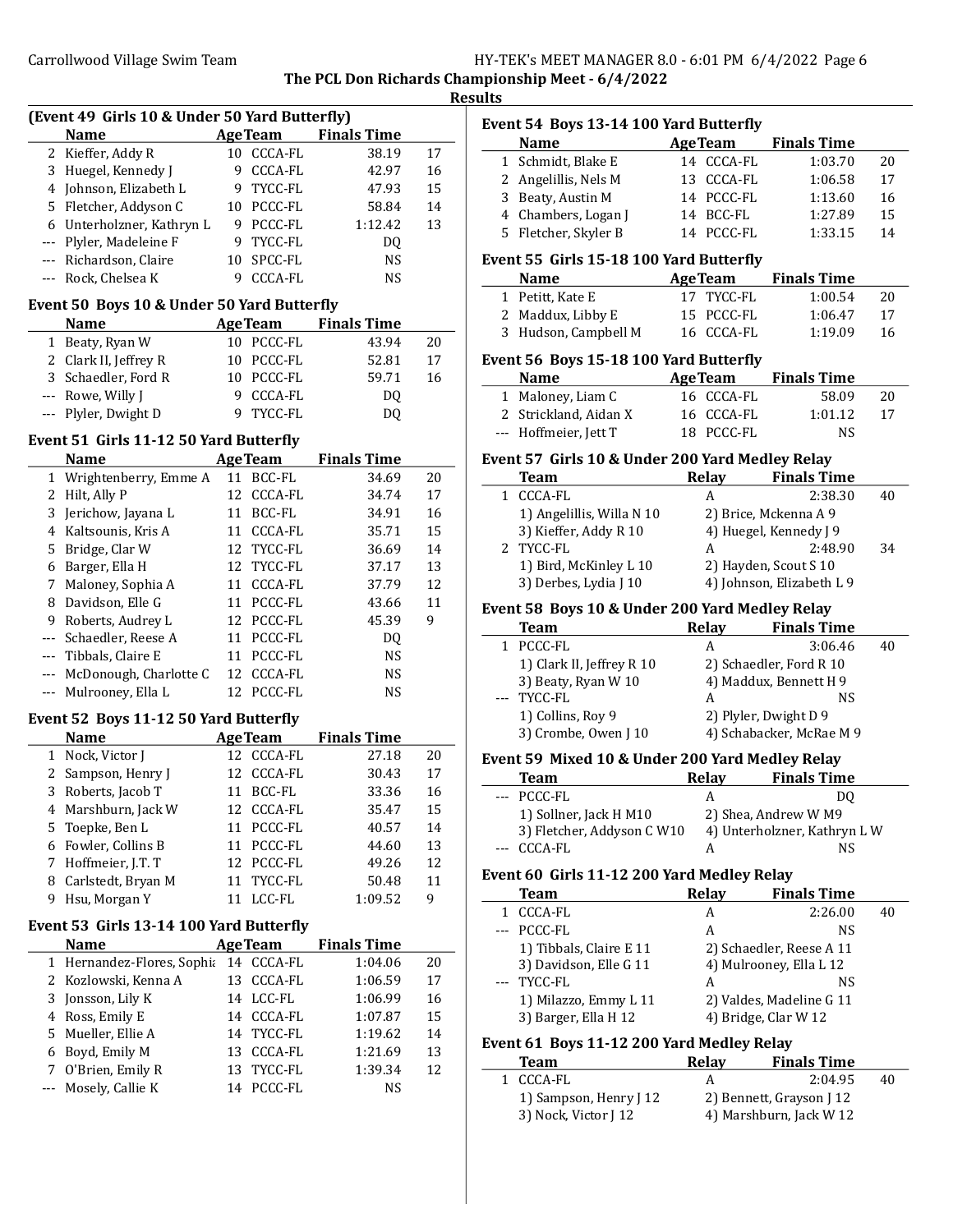The PCL Don Richards Championship Meet - 6/4/2022 Results

|       | (Event 61 Boys 11-12 200 Yard Medley Relay)           |              |                                                |    |
|-------|-------------------------------------------------------|--------------|------------------------------------------------|----|
|       | <b>Team</b>                                           | <b>Relay</b> | <b>Finals Time</b>                             |    |
| 2     | PCCC-FL                                               | A            | 2:54.91                                        | 34 |
|       | 1) Toepke, Ben L 11                                   |              | 2) Hoffmeier, J.T. T 12                        |    |
|       | 3) Fowler, Collins B 11                               |              | 4) Roberts, William E 11                       |    |
|       | TYCC-FL                                               | A            | DO                                             |    |
|       | 1) Carlstedt, Bryan M 11                              |              | 2) Fraser, Cord M 11                           |    |
|       | 3) Thompson, Crawford L 11 4) Warren, Whit W 12       |              |                                                |    |
|       | Event 62 Mixed 11-12 200 Yard Medley Relay            |              |                                                |    |
|       | <b>Team</b>                                           | Relay        | <b>Finals Time</b>                             |    |
| $1\,$ | BCC-FL                                                | Α            | 2:24.33                                        | 40 |
|       | 1) Roberts, Parker T M11                              |              | 2) Jerichow, Jayana L W11                      |    |
|       | 3) Roberts, Jacob T M11                               |              | 4) Wrightenberry, Emme A W                     |    |
|       | 2 PCCC-FL                                             | А            | 2:56.38                                        | 34 |
|       | 1) Bricklemyer, Tommy E M11 2) Schaedler, Reese A W11 |              |                                                |    |
|       | 3) Davidson, Elle G W11                               |              | 4) Roberts, Audrey L W12                       |    |
|       | Event 63 Girls 13-14 200 Yard Medley Relay            |              |                                                |    |
|       | Team                                                  | Relay        | <b>Finals Time</b>                             |    |
|       | 1 CCCA-FL                                             | Α            | 2:06.54                                        | 40 |
|       | 1) Kozlowski, Kenna A 13                              |              | 2) Bartling, Alexa G 13                        |    |
|       | 3) Ong, Thea 13                                       |              | 4) Hernandez-Flores, Sophia (                  |    |
|       | 2 TYCC-FL                                             | A            | 2:29.11                                        | 34 |
|       | 1) Mueller, Ellie A 14                                |              | 2) Lynch, Hayes M 13                           |    |
|       | 3) O'Brien, Emily R 13<br>PCCC-FL                     |              | 4) McGucken, Caroline E 13                     |    |
|       |                                                       | A            | DO.                                            |    |
|       | 1) Miller, Morgan E 14<br>3) Mosely, Callie K 14      |              | 2) Cooper, Julia C 14<br>4) Gordin, Grace A 13 |    |
|       |                                                       |              |                                                |    |
|       | Event 64 Boys 13-14 200 Yard Medley Relay             |              |                                                |    |
|       | Team                                                  |              | Relay Finals Time                              |    |
|       | 1 CCCA-FL<br>1) Angelillis, Nels M 13                 | А            | 2:04.56<br>2) Kaltsounis, George N 13          | 40 |
|       | 3) Kieffer, Jayden M 13                               |              | 4) Smith, Sullivan J 13                        |    |
|       | 2 PCCC-FL                                             | А            | 2:29.68                                        | 34 |
|       | 1) Fletcher, Skyler B 14                              |              | 2) Fowler, Jackson I 14                        |    |
|       | 3) Beaty, Austin M 14                                 |              | 4) Maddux, Nelson N 14                         |    |
|       |                                                       |              |                                                |    |
|       | Event 65 Mixed 13-14 200 Yard Medley Relay<br>Team    | <b>Relay</b> | <b>Finals Time</b>                             |    |
|       | PCCC-FL                                               | A            | DQ                                             |    |
|       |                                                       |              |                                                |    |
|       | Event 66 Girls 200 Yard Medley Relay                  |              |                                                |    |
|       | <u>Team</u>                                           | <b>Relay</b> | <b>Finals Time</b>                             |    |
| 1     | <b>CCCA-FL</b>                                        | A            | 2:11.54                                        | 40 |
|       | 1) Hudson, Campbell M 16                              |              | 2) McDonough, Elizabeth M 1!                   |    |
|       | 3) Ross, Emily E 14<br>PCCC-FL                        | A            | 4) Boyd, Emily M 13<br>NS                      |    |
|       | 1) Hoffmeier, Jade M 15                               |              | 2) Cooper, Josie C 14                          |    |
|       | 3) Maddux, Libby E 15                                 |              | 4) Abdoney, Caroline M 13                      |    |
|       |                                                       |              |                                                |    |
|       | <b>Event 67 Boys 200 Yard Medley Relay</b>            |              |                                                |    |
|       | <b>Team</b>                                           | <b>Relay</b> | <b>Finals Time</b>                             |    |
| 1     | <b>CCCA-FL</b>                                        | A            | 1:55.28                                        | 40 |
|       | 1) Strickland, Aidan X 16                             |              | 2) Schmidt, Blake E 14                         |    |
|       | 3) Maloney, Liam C 16<br>PCCC-FL                      | A            | 4) Fentsor, Nathaniel S 15<br>NS               |    |
|       |                                                       |              |                                                |    |
|       |                                                       |              |                                                |    |
|       |                                                       |              |                                                |    |

|              | Event 68 Mixed 200 Yard Medley Relay<br>Team                     | Relay             | <b>Finals Time</b>                                    |    |
|--------------|------------------------------------------------------------------|-------------------|-------------------------------------------------------|----|
| 1            | PCCC-FL                                                          | A                 | 2:06.02                                               | 40 |
|              | 1) Hoffmeier, Jett T M18                                         |                   | 2) Hoffmeier, Jade M W15                              |    |
|              | 3) Maddux, Libby E W15                                           |                   | 4) Diasti, Neil M16                                   |    |
|              | <b>BCC-FL</b>                                                    | A                 | NS                                                    |    |
|              | 1) Wrightenberry, Katie E W1 2) Piccarreto, Cole C M18           |                   |                                                       |    |
|              | 3) Bennett, David A M13                                          |                   | 4) Chambers, Logan J M14                              |    |
| $\cdots$     | TYCC-FL                                                          | A                 | NS                                                    |    |
|              | 1) Weed, Caroline V W15                                          |                   | 2) Petitt, Kate E W17                                 |    |
|              | 3) Lynch, Hayes M W13                                            |                   | 4) Thomas, Liam W M16                                 |    |
|              | Event 69 Girls 6 & Under 100 Yard Freestyle Relay<br><b>Team</b> | Relay             | <b>Finals Time</b>                                    |    |
| $\mathbf{1}$ | TYCC-FL                                                          | A                 | 1:50.39                                               | 40 |
|              | 1) Futch, Emma Carson C 6                                        |                   | 2) Kiner, Elysian I 6                                 |    |
|              | 3) Fluharty, Brett H 5                                           |                   | 4) Fogarty, Esme 6                                    |    |
|              | 2 PCCC-FL                                                        | A                 | 1:53.79                                               | 34 |
|              | 1) Miller, Emily E 5                                             |                   | 2) Courtney, Nicole D 6                               |    |
|              | 3) Annis, Adelle M 5                                             |                   | 4) Murray, Cate L 6                                   |    |
|              | Event 70 Boys 6 & Under 100 Yard Freestyle Relay                 |                   |                                                       |    |
|              | <b>Team</b>                                                      | Relay             | <b>Finals Time</b>                                    |    |
|              | 1 TYCC-FL                                                        | А                 | 2:12.73                                               | 40 |
|              | 1) Diehl, Parker J 5                                             |                   | 2) Simmons, Nolan D 6                                 |    |
|              | 3) Lang, Henry Y 6                                               |                   | 4) Wiebeck, Alexander K 6                             |    |
| ---          | PCCC-FL                                                          | A                 | NS                                                    |    |
|              | 1) Maxwell, Colter C 6                                           |                   | 2) Conner, Walt F 6                                   |    |
|              | 3) Maxwell, Holden H 5                                           |                   | 4) Nolan, Jack T 6                                    |    |
|              | Event 71 Mixed 6 & Under 100 Yard Freestyle Relay<br><b>Team</b> | Relay             | <b>Finals Time</b>                                    |    |
| 1            | PCCC-FL                                                          | A                 | 2:09.30                                               | 40 |
|              |                                                                  |                   |                                                       |    |
|              |                                                                  |                   |                                                       |    |
|              | 1) Nolan, Jack T M6                                              |                   | 2) Maxwell, Colter C M6                               |    |
|              | 3) Conner, Walt F M6                                             |                   | 4) Mathews, Camryn K W6                               |    |
|              | Event 72 Girls 8 & Under 100 Yard Freestyle Relay<br><b>Team</b> |                   | <b>Finals Time</b>                                    |    |
| 1            | TYCC-FL                                                          | Relay<br>A        | 1:25.46                                               | 40 |
|              |                                                                  |                   | 2) Warren, Wesleigh T 8                               |    |
|              | 1) Thompson, Ryan L 7<br>3) Lynch, Harper B 8                    |                   |                                                       |    |
|              | 2 PCCC-FL                                                        | A                 | 4) Fluharty, Parker M 7<br>1:28.47                    | 34 |
|              | 1) Beaty, Sarah A 8                                              |                   | 2) Miller, Dylan M 7                                  |    |
|              | 3) O'Connell, Hadley G 7                                         |                   | 4) Glickman, Sienna K 8                               |    |
|              | Event 73 Boys 8 & Under 100 Yard Freestyle Relay                 |                   |                                                       |    |
|              | <b>Team</b>                                                      | Relay             | <b>Finals Time</b>                                    |    |
| $\mathbf{1}$ | CCCA-FL                                                          | A                 | 1:17.43                                               | 40 |
|              | 1) Nock, Sebastian J 7                                           |                   | 2) Brice, Jasen E 7                                   |    |
|              | 3) Barnes, Marlin L 8                                            |                   | 4) Kieffer, Connor R 8                                |    |
|              | 2 TYCC-FL                                                        | A                 | 1:42.41                                               | 34 |
|              | 1) Sladek, Sutton 7                                              |                   | 2) Gardner, Tom W 8                                   |    |
|              | 3) Gardner, Teddy W 8                                            |                   | 4) Gillen, William A 8                                |    |
|              | Event 74 Mixed 8 & Under 100 Yard Freestyle Relay<br><b>Team</b> |                   |                                                       |    |
| 1            |                                                                  | <b>Relay</b><br>A | <b>Finals Time</b>                                    | 40 |
|              | BCC-FL                                                           |                   | 1:28.90                                               |    |
|              | 1) Anderson, Charlie W M8<br>3) Coghlan, Chase R M5              |                   | 2) Moynihan, Garner F M7<br>4) Moynihan, Everley R W5 |    |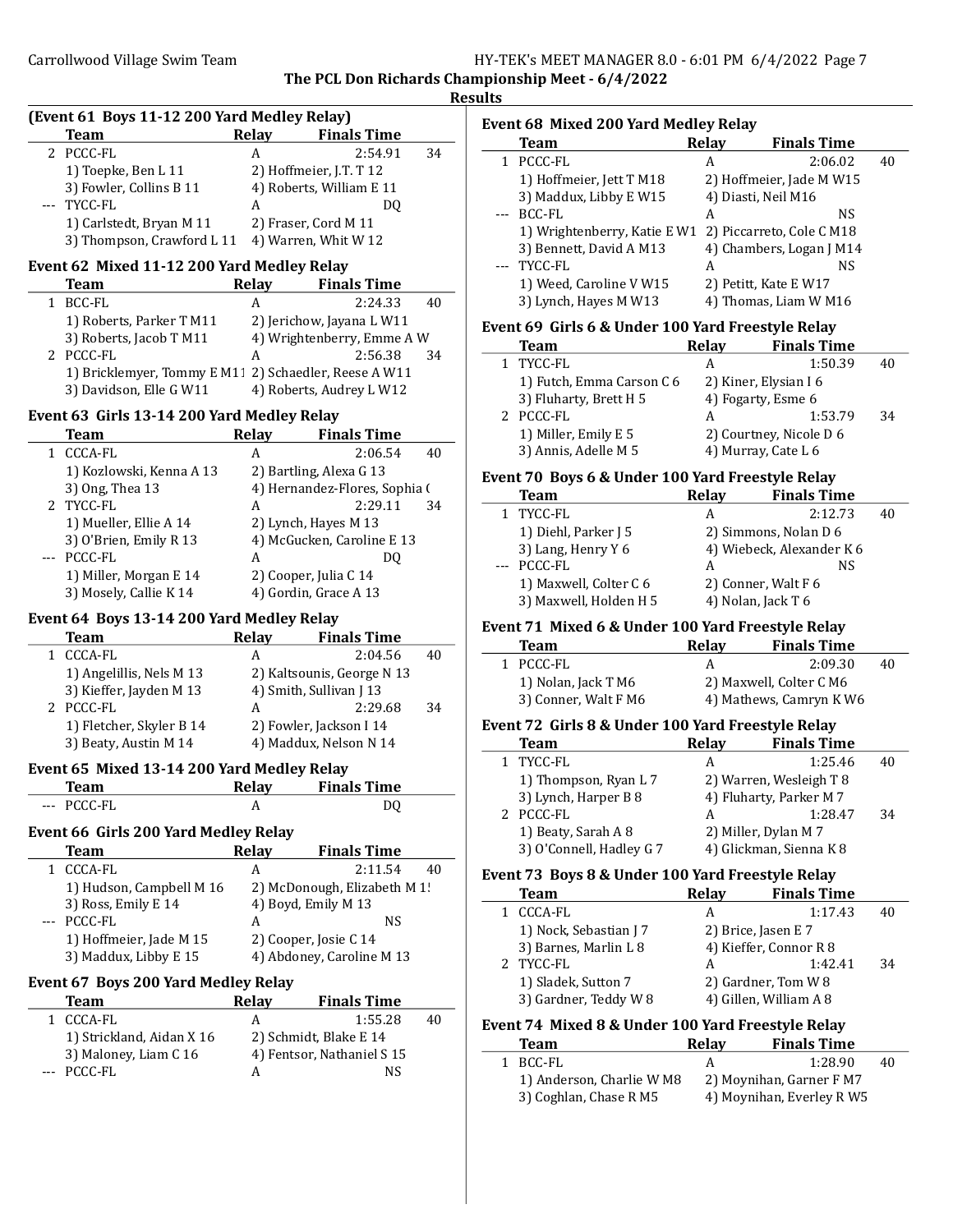$\overline{a}$ 

| HY-TEK's MEET MANAGER 8.0 - 6:01 PM 6/4/2022 Page 8 |  |  |  |
|-----------------------------------------------------|--|--|--|
|-----------------------------------------------------|--|--|--|

The PCL Don Richards Championship Meet - 6/4/2022

|                                                     |       |                            |    | <b>Results</b>       |  |  |
|-----------------------------------------------------|-------|----------------------------|----|----------------------|--|--|
| (Event 74 Mixed 8 & Under 100 Yard Freestyle Relay) |       |                            |    |                      |  |  |
| Team                                                | Relay | <b>Finals Time</b>         |    |                      |  |  |
| 2 PCCC-FL                                           |       | 1:32.12                    | 34 |                      |  |  |
| 1) Weidner, Hollis L W8                             |       | 2) Rodriguez, Liliana M W8 |    | 1(                   |  |  |
| 3) Toepke, Ava D W7                                 |       | 4) Lane, Jack B M8         |    | $1^{\circ}$          |  |  |
|                                                     |       |                            |    | $\ddot{\phantom{1}}$ |  |  |

# Event 75 Girls 6 & Under 25 Yard Freestyle

|              | Name                 | <b>AgeTeam</b> | <b>Finals Time</b> |              |
|--------------|----------------------|----------------|--------------------|--------------|
| $\mathbf{1}$ | Futch, Emma Carson C | TYCC-FL<br>6   | 23.94              | 20           |
| 2            | Fogarty, Esme        | TYCC-FL<br>6   | 24.61              | 17           |
| 3            | Miller, Emily E      | PCCC-FL<br>5.  | 25.04              | 16           |
| 4            | Moynihan, Everley R  | BCC-FL<br>5.   | 25.30              | 15           |
| 5            | Kiner, Elysian I     | TYCC-FL<br>6   | 27.94              | 14           |
| 6            | Annis, Adelle M      | PCCC-FL<br>5.  | 29.49              | 13           |
| 7            | Murray, Cate L       | PCCC-FL<br>6   | 30.69              | 12           |
| 8            | Courtney, Nicole D   | PCCC-FL<br>6   | 31.55              | 11           |
| 9            | Fluharty, Brett H    | TYCC-FL<br>5.  | 31.90              | 9            |
| 10           | Saylor, Quinn R      | TYCC-FL<br>5.  | 37.57              | 7            |
| 11           | Mathews, Camryn K    | PCCC-FL<br>6   | 37.66              | 6            |
| 12           | Shea, Anna R         | PCCC-FL<br>4   | 38.00              | 5            |
| 13           | Cannariato, Marie A  | PCCC-FL<br>5.  | 38.84              | 4            |
| 14           | Strahan, Sadie M     | PCCC-FL<br>5.  | 40.65              | 3            |
| 15           | Fielder, Olivia K    | TYCC-FL<br>5.  | 41.48              | 2            |
| 16           | Clark, Lynley A      | 5 PCCC-FL      | 42.55              | $\mathbf{1}$ |
| 17           | Gossen, Stella J     | TYCC-FL<br>5.  | 43.74              |              |
| 18           | Ward, Nell N         | TYCC-FL<br>6   | 51.12              |              |
| 19           | Nock, Elizabeth R    | CCCA-FL<br>5.  | 52.62              |              |
| ---          | Fiddelke, Olivia L   | PCCC-FL<br>6   | <b>NS</b>          |              |
| $\cdots$     | MacKechnie, Leana J  | PCCC-FL<br>6   | <b>NS</b>          |              |
| $---$        | Simmons, Olivia M    | TYCC-FL<br>6   | <b>NS</b>          |              |
| $\cdots$     | Simmons, Saylor E    | TYCC-FL<br>5.  | <b>NS</b>          |              |

### Event 76 Boys 6 & Under 25 Yard Freestyle

|    | <b>Name</b>          |    | <b>AgeTeam</b> | <b>Finals Time</b> |    |
|----|----------------------|----|----------------|--------------------|----|
| 1  | Hsu, Hayden k        | 6  | LCC-FL         | 25.45              | 20 |
| 2  | Coghlan, Chase R     | 5. | BCC-FL         | 25.52              | 17 |
| 3  | Wiebeck, Alexander K | 6  | TYCC-FL        | 28.58              | 16 |
| 4  | Conner, Walt F       | 6  | PCCC-FL        | 28.87              | 15 |
| 5  | Simmons, Nolan D     | 6  | TYCC-FL        | 30.81              | 14 |
| 6  | Nolan, Jack T        | 6  | PCCC-FL        | 31.99              | 13 |
| 7  | Maxwell, Colter C    | 6  | PCCC-FL        | 33.22              | 12 |
| 8  | Diehl, Parker J      |    | 5 TYCC-FL      | 35.78              | 11 |
| 9  | Baker, Ben H         | 5. | CCCA-FL        | 36.37              | 9  |
| 10 | Maxwell, Holden H    | 5. | PCCC-FL        | 44.02              | 7  |
| 11 | Lang, Henry Y        | 6  | TYCC-FL        | 44.87              | 6  |
| 12 | Galbraith, Ben D     | 6  | TYCC-FL        | 47.64              | 5  |
| 13 | Thomas, Hill J       | 5. | TYCC-FL        | 58.59              | 4  |
|    | Valdes, Matthew T    | 6  | TYCC-FL        | <b>NS</b>          |    |
|    | Bridge, Matthew J    | 6  | TYCC-FL        | NS.                |    |
|    | Mackie, Bradley B    | 6  | TYCC-FL        | NS                 |    |

## Event 77 Girls 8 & Under 25 Yard Freestyle

| <b>Name</b>            | <b>AgeTeam</b> |           | <b>Finals Time</b> |    |
|------------------------|----------------|-----------|--------------------|----|
| 1 Rodriguez, Liliana M |                | 8 PCCC-FL | 17.84              | 20 |
| 2 Adams, Rachel L      |                | 8 LCC-FL  | 18.50              | 17 |
| 3 Beaty, Sarah A       |                | 8 PCCC-FL | 18.95              | 16 |
| 4 Fluharty, Parker M   |                | 7 TYCC-FL | 19.10              | 15 |
| 5 Baker, Clare R       |                | CCCA-FL   | 19.85              | 14 |
| 6 Andrews, Alexis C    |                | 7 CBYC-FL | 20.55              | 13 |

|               | 7 O'Connell, Hadley G  | 7 | PCCC-FL   | 21.38     | 12           |
|---------------|------------------------|---|-----------|-----------|--------------|
| 8             | Warren, Wesleigh T     | 8 | TYCC-FL   | 22.12     | 11           |
| 9             | Thompson, Ryan L       | 7 | TYCC-FL   | 22.16     | 9            |
| 10            | Futch, Campbell V      |   | 8 TYCC-FL | 22.20     | 7            |
| 11            | Lynch, Harper B        | 8 | TYCC-FL   | 22.54     | 6            |
|               | 12 Wiebeck, Caroline E | 7 | TYCC-FL   | 23.15     | 5            |
| 13            | Galbraith, Grace E     |   | 8 TYCC-FL | 23.24     | 4            |
| 14            | Glickman, Sienna K     | 8 | PCCC-FL   | 24.11     | 3            |
| 15            | Toepke, Ava D          | 7 | PCCC-FL   | 24.31     | 2            |
| 16            | Collins, Caroline B    | 7 | TYCC-FL   | 24.35     | $\mathbf{1}$ |
| 17            | Rich, Grace K          | 7 | TYCC-FL   | 25.53     |              |
| 18            | Kiner, Kaleesi J       | 7 | TYCC-FL   | 25.72     |              |
| 19            | Collins, Cora B        | 7 | TYCC-FL   | 25.81     |              |
| 20            | Weidner, Hollis L      | 8 | PCCC-FL   | 26.26     |              |
| 21            | Stefany, Anna G        | 7 | PCCC-FL   | 27.00     |              |
| 22            | Kriegshauser, Claire E | 8 | PCCC-FL   | 27.38     |              |
| 23            | Owens, Adelynn B       | 8 | PCCC-FL   | 28.03     |              |
| 24            | Packer, Ellie J        | 7 | TYCC-FL   | 28.20     |              |
| 25            | Dreisbach, Sally C     |   | 8 TYCC-FL | 28.44     |              |
| 26            | Chillura, Audriana I   | 7 | PCCC-FL   | 28.71     |              |
| 27            | Gossen, Wensley M      |   | 8 TYCC-FL | 29.01     |              |
|               | 28 Willis, Annabelle C | 7 | TYCC-FL   | 29.32     |              |
| 29            | Sasso, Amelia L        | 8 | PCCC-FL   | 29.66     |              |
| 30            | Clabby, Grace K        | 8 | TYCC-FL   | 29.76     |              |
| 31            | Bird, Reagan M         | 7 | TYCC-FL   | 29.90     |              |
| 32            | Knighton, Juliana M    | 7 | CCCA-FL   | 30.60     |              |
| $\frac{1}{2}$ | Richardon, Catelyn     | 7 | SPCC-FL   | NS.       |              |
| ---           | Sullivan, Finley J     | 7 | PCCC-FL   | <b>NS</b> |              |

# Event 78 Boys 8 & Under 25 Yard Freestyle

|    | <b>Name</b>            |   | <b>AgeTeam</b> | <b>Finals Time</b> |                          |
|----|------------------------|---|----------------|--------------------|--------------------------|
| 1  | Kieffer, Connor R      | 8 | CCCA-FL        | 16.04              | 20                       |
| 2  | Anderson, Charlie W    | 8 | BCC-FL         | 17.14              | 17                       |
| 3  | Gillen, William A      | 8 | TYCC-FL        | 18.44              | 16                       |
| 4  | Nock, Sebastian J      | 7 | <b>CCCA-FL</b> | 19.15              | 15                       |
| 5. | Brice, Jasen E         | 7 | <b>CCCA-FL</b> | 19.21              | 14                       |
| 6  | Hsu, Hunter I          | 8 | LCC-FL         | 20.33              | 13                       |
| 7  | Moynihan, Garner F     | 7 | BCC-FL         | 21.50              | 12                       |
| 8  | Barnes, Marlin L       | 8 | CCCA-FL        | 22.92              | 11                       |
| 9  | Hsu, Hayden k          | 6 | LCC-FL         | 23.82              | 9                        |
| 10 | Gardner, Teddy W       | 8 | TYCC-FL        | 26.87              | 7                        |
| 11 | Murphy, Will H         | 8 | PCCC-FL        | 27.19              | 6                        |
| 12 | Sladek, Sutton         | 7 | TYCC-FL        | 27.43              | 5                        |
| 13 | Lane, Jack B           | 8 | PCCC-FL        | 27.72              | 4                        |
|    | 14 Gardner, Tom W      | 8 | TYCC-FL        | 29.27              | 3                        |
|    | 15 Schabacker, Grant G | 7 | TYCC-FL        | 30.01              | $\overline{\mathcal{L}}$ |
|    | James, Elliot E        | 7 | TYCC-FL        | NS                 |                          |
|    | Wenk, Wyatt D          | 8 | PCCC-FL        | NS                 |                          |

# Event 79 Girls 6 & Under 25 Yard Backstroke

 $\overline{\phantom{0}}$ 

| <b>Name</b>            | <b>AgeTeam</b> | <b>Finals Time</b> |    |
|------------------------|----------------|--------------------|----|
| 1 Futch, Emma Carson C | 6 TYCC-FL      | 27.50              | 20 |
| 2 Miller, Emily E      | 5 PCCC-FL      | 27.88              | 17 |
| 3 Moynihan, Everley R  | 5 BCC-FL       | 29.93              | 16 |
| 4 Fogarty, Esme        | 6 TYCC-FL      | 30.33              | 15 |
| 5 Fluharty, Brett H    | 5 TYCC-FL      | 35.37              | 14 |
| 6 Kiner, Elysian I     | 6 TYCC-FL      | 35.50              | 13 |
| 7 Courtney, Nicole D   | 6 PCCC-FL      | 36.18              | 12 |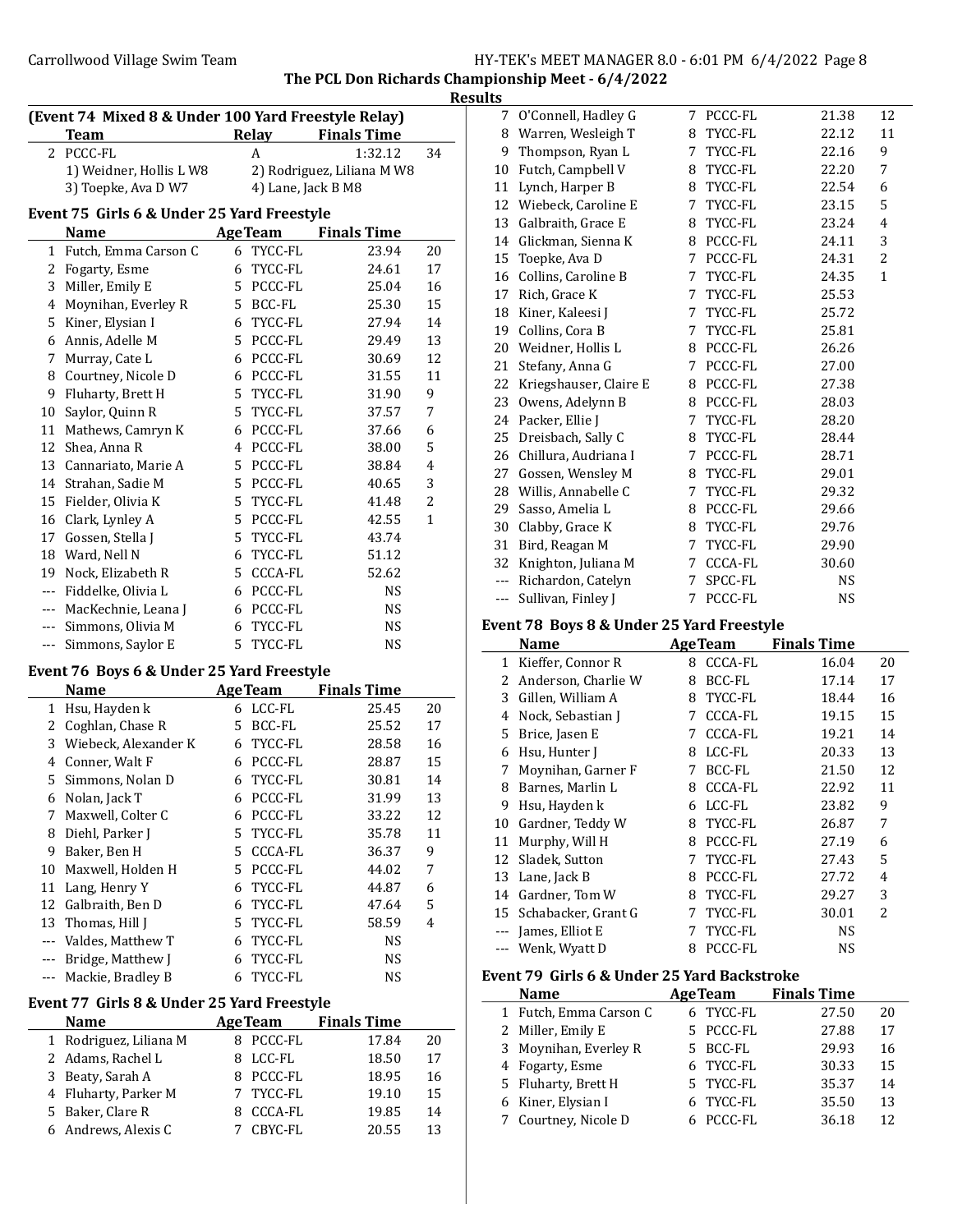The PCL Don Richards Championship Meet - 6/4/2022 Results

| (Event 79 Girls 6 & Under 25 Yard Backstroke) |                     |    |                |                    |              |  |
|-----------------------------------------------|---------------------|----|----------------|--------------------|--------------|--|
|                                               | Name                |    | <b>AgeTeam</b> | <b>Finals Time</b> |              |  |
| 8                                             | Murray, Cate L      | 6  | PCCC-FL        | 40.12              | 11           |  |
| 9                                             | Cannariato, Marie A | 5. | PCCC-FL        | 40.49              | 9            |  |
| 10                                            | Shea, Anna R        | 4  | PCCC-FL        | 40.76              | 7            |  |
| 11                                            | Simmons, Olivia M   | 6  | TYCC-FL        | 47.12              | 6            |  |
| 12                                            | Fielder, Olivia K   |    | 5 TYCC-FL      | 47.44              | 5            |  |
| 13                                            | Gossen, Stella J    |    | 5 TYCC-FL      | 47.72              | 4            |  |
| 14                                            | Nock, Elizabeth R   |    | 5 CCCA-FL      | 48.11              | 3            |  |
| 15                                            | Mathews, Camryn K   | 6  | PCCC-FL        | 49.03              | 2            |  |
| 16                                            | Clark, Lynley A     | 5. | PCCC-FL        | 49.33              | $\mathbf{1}$ |  |
| 17                                            | Strahan, Sadie M    | 5. | PCCC-FL        | 49.88              |              |  |
| 18                                            | Saylor, Quinn R     |    | 5 TYCC-FL      | 50.32              |              |  |
| 19                                            | Ward, Nell N        | 6  | TYCC-FL        | 55.19              |              |  |
| 20                                            | Annis, Adelle M     | 5. | PCCC-FL        | 59.43              |              |  |
| $\cdots$                                      | Fiddelke, Olivia L  | 6  | PCCC-FL        | <b>NS</b>          |              |  |
| ---                                           | MacKechnie, Leana J | 6  | PCCC-FL        | <b>NS</b>          |              |  |
|                                               | Simmons, Saylor E   |    | 5 TYCC-FL      | NS                 |              |  |

### Event 80 Boys 6 & Under 25 Yard Backstroke

 $\overline{a}$ 

 $\overline{\phantom{a}}$ 

|    | Name                   |    | <b>AgeTeam</b> | <b>Finals Time</b> |    |
|----|------------------------|----|----------------|--------------------|----|
| 1  | Coghlan, Chase R       | 5. | BCC-FL         | 27.41              | 20 |
| 2  | Wiebeck, Alexander K   | 6  | TYCC-FL        | 30.58              | 17 |
| 3  | Hsu, Hayden k          | 6  | LCC-FL         | 31.18              | 16 |
| 4  | Nolan, Jack T          | 6  | PCCC-FL        | 31.77              | 15 |
| 5. | Simmons, Nolan D       | 6  | TYCC-FL        | 34.60              | 14 |
| 6  | Conner, Walt F         | 6  | PCCC-FL        | 37.59              | 13 |
| 7  | Maxwell, Holden H      | 5. | PCCC-FL        | 39.06              | 12 |
| 8  | Diehl, Parker J        | 5. | TYCC-FL        | 44.14              | 11 |
| 9  | Galbraith, Ben D       | 6  | TYCC-FL        | 46.91              | 9  |
| 10 | Lang, Henry Y          | 6  | TYCC-FL        | 49.27              | 7  |
| 11 | Thomas, Hill J         | 5. | TYCC-FL        | 1:03.78            | 6  |
|    | Maxwell, Colter C      | 6  | PCCC-FL        | DQ                 |    |
|    | Did not finish on back |    |                |                    |    |
|    | Baker, Ben H           | 5. | <b>CCCA-FL</b> | DO                 |    |
|    | Did not finish on back |    |                |                    |    |
|    | Valdes, Matthew T      | 6  | TYCC-FL        | NS.                |    |
|    | Bridge, Matthew J      | 6  | TYCC-FL        | NS.                |    |
|    | Mackie, Bradley B      | 6  | TYCC-FL        | NS                 |    |
|    |                        |    |                |                    |    |

# Event 81 Girls 8 & Under 25 Yard Backstroke

|    | <b>Name</b>          |   | <b>AgeTeam</b> | <b>Finals Time</b> |                |
|----|----------------------|---|----------------|--------------------|----------------|
| 1  | Rodriguez, Liliana M | 8 | PCCC-FL        | 21.00              | 20             |
| 2  | Fluharty, Parker M   | 7 | TYCC-FL        | 23.64              | 17             |
| 3  | Beaty, Sarah A       | 8 | PCCC-FL        | 23.74              | 16             |
| 4  | Dreisbach, Sally C   | 8 | TYCC-FL        | 24.65              | 15             |
| 5. | Baker, Clare R       | 8 | <b>CCCA-FL</b> | 25.16              | 14             |
| 6  | Lynch, Harper B      | 8 | TYCC-FL        | 25.54              | 13             |
| 7  | Futch, Campbell V    | 8 | TYCC-FL        | 25.56              | 12             |
| 8  | Warren, Wesleigh T   | 8 | TYCC-FL        | 26.13              | 11             |
| 9  | Glickman, Sienna K   | 8 | PCCC-FL        | 27.18              | 9              |
| 10 | Bird, Reagan M       | 7 | TYCC-FL        | 27.77              | 7              |
| 11 | Wiebeck, Caroline E  | 7 | TYCC-FL        | 27.98              | 6              |
| 12 | Galbraith, Grace E   | 8 | TYCC-FL        | 28.23              | 5              |
| 13 | Toepke, Ava D        | 7 | PCCC-FL        | 28.51              | 4              |
| 14 | Andrews, Alexis C    | 7 | CBYC-FL        | 29.02              | 3              |
| 15 | Chillura, Audriana I | 7 | PCCC-FL        | 29.70              | $\overline{2}$ |
| 16 | O'Connell, Hadley G  |   | PCCC-FL        | 29.76              | 1              |

|    | 17 Kiner, Kaleesi J       | 7 | TYCC-FL   | 29.97     |
|----|---------------------------|---|-----------|-----------|
|    | 18 Stefany, Anna G        | 7 | PCCC-FL   | 31.26     |
| 19 | Gossen, Wensley M         | 8 | TYCC-FL   | 31.32     |
| 20 | Packer, Ellie J           | 7 | TYCC-FL   | 31.45     |
|    | 21 Clabby, Grace K        | 8 | TYCC-FL   | 31.63     |
|    | 22 Collins, Cora B        |   | 7 TYCC-FL | 32.04     |
|    | 23 Rich, Grace K          | 7 | TYCC-FL   | 32.75     |
|    | 24 Collins, Caroline B    |   | 7 TYCC-FL | 33.13     |
|    | 25 Knighton, Juliana M    | 7 | CCCA-FL   | 34.69     |
|    | 26 Kriegshauser, Claire E | 8 | PCCC-FL   | 35.66     |
| 27 | Sasso, Amelia L           | 8 | PCCC-FL   | 35.72     |
|    | 28 Weidner, Hollis L      | 8 | PCCC-FL   | 36.52     |
|    | 29 Willis, Annabelle C    | 7 | TYCC-FL   | 38.20     |
|    | --- Owens, Adelynn B      | 8 | PCCC-FL   | <b>NS</b> |
|    | --- Sullivan, Finley J    |   | PCCC-FL   | NS        |

### Event 82 Boys 8 & Under 25 Yard Backstroke

| <b>Name</b> |                        |   | <b>AgeTeam</b> | <b>Finals Time</b> |    |
|-------------|------------------------|---|----------------|--------------------|----|
|             | 1 Anderson, Charlie W  | 8 | BCC-FL         | 22.61              | 20 |
|             | 2 Gillen, William A    | 8 | TYCC-FL        | 23.12              | 17 |
| 3           | Brice, Jasen E         | 7 | CCCA-FL        | 23.36              | 16 |
| 4           | Moynihan, Garner F     | 7 | BCC-FL         | 25.95              | 15 |
|             | 5 Gardner, Tom W       | 8 | TYCC-FL        | 29.43              | 14 |
| 6           | Murphy, Will H         | 8 | PCCC-FL        | 31.12              | 13 |
| 7           | Lane, Jack B           | 8 | PCCC-FL        | 32.17              | 12 |
| 8           | Gardner, Teddy W       | 8 | TYCC-FL        | 32.24              | 11 |
| 9           | Schabacker, Grant G    | 7 | TYCC-FL        | 44.61              | 9  |
|             | --- Sladek, Sutton     |   | 7 TYCC-FL      | DQ.                |    |
|             | Did not finish on back |   |                |                    |    |
|             | James, Elliot E        | 7 | TYCC-FL        | <b>NS</b>          |    |
|             | --- Barnes, Marlin L   | 8 | CCCA-FL        | <b>NS</b>          |    |
|             | Wenk, Wyatt D          | 8 | PCCC-FL        | NS                 |    |

## Event 83 Girls 8 & Under 100 Yard IM

| <b>Name</b>          | <b>AgeTeam</b> | <b>Finals Time</b> |    |
|----------------------|----------------|--------------------|----|
| 1 Fluharty, Parker M | 7 TYCC-FL      | 1:47.45            | 20 |
| 2 Starr, Josephine C | 7 CBYC-FL      | 1:56.76            | 17 |
| 3 Adams, Rachel L    | 8 LCC-FL       | 2:03.89            | 16 |
| --- Miller, Dylan M  | 7 PCCC-FL      | DO.                |    |

### Event 84 Boys 8 & Under 100 Yard IM

| <b>Name</b>         | <b>AgeTeam</b> | <b>Finals Time</b> |    |
|---------------------|----------------|--------------------|----|
| 1 Kieffer, Connor R | 8 CCCA-FL      | 1:29.48            | 20 |
| 2 Hsu, Hunter J     | 8 LCC-FL       | 2:10.02            | 17 |
| --- Brice, Jasen E  | 7 CCCA-FL      | DO.                |    |

# Event 85 Girls 8 & Under 25 Yard Breaststroke

|    | Name                  |   | <b>AgeTeam</b> | <b>Finals Time</b> |    |
|----|-----------------------|---|----------------|--------------------|----|
|    | 1 Baker, Clare R      |   | CCCA-FL        | 27.28              | 20 |
|    | 2 Wiebeck, Caroline E |   | TYCC-FL        | 27.56              | 17 |
|    | 3 Starr, Josephine C  |   | CBYC-FL        | 28.54              | 16 |
|    | 4 Miller, Dylan M     |   | PCCC-FL        | 29.42              | 15 |
|    | 5 Lynch, Harper B     | 8 | TYCC-FL        | 29.74              | 14 |
|    | 6 Dreisbach, Sally C  | 8 | TYCC-FL        | 30.69              | 13 |
|    | 7 Kiner, Kaleesi J    |   | TYCC-FL        | 31.76              | 12 |
| 8  | Galbraith, Grace E    | 8 | TYCC-FL        | 32.31              | 11 |
| 9  | Futch, Campbell V     | 8 | TYCC-FL        | 32.63              | 9  |
| 10 | Thompson, Ryan L      |   | TYCC-FL        | 34.02              | 7  |
|    | Willis, Annabelle C   |   | TYCC-FL        | 35.78              | 6  |